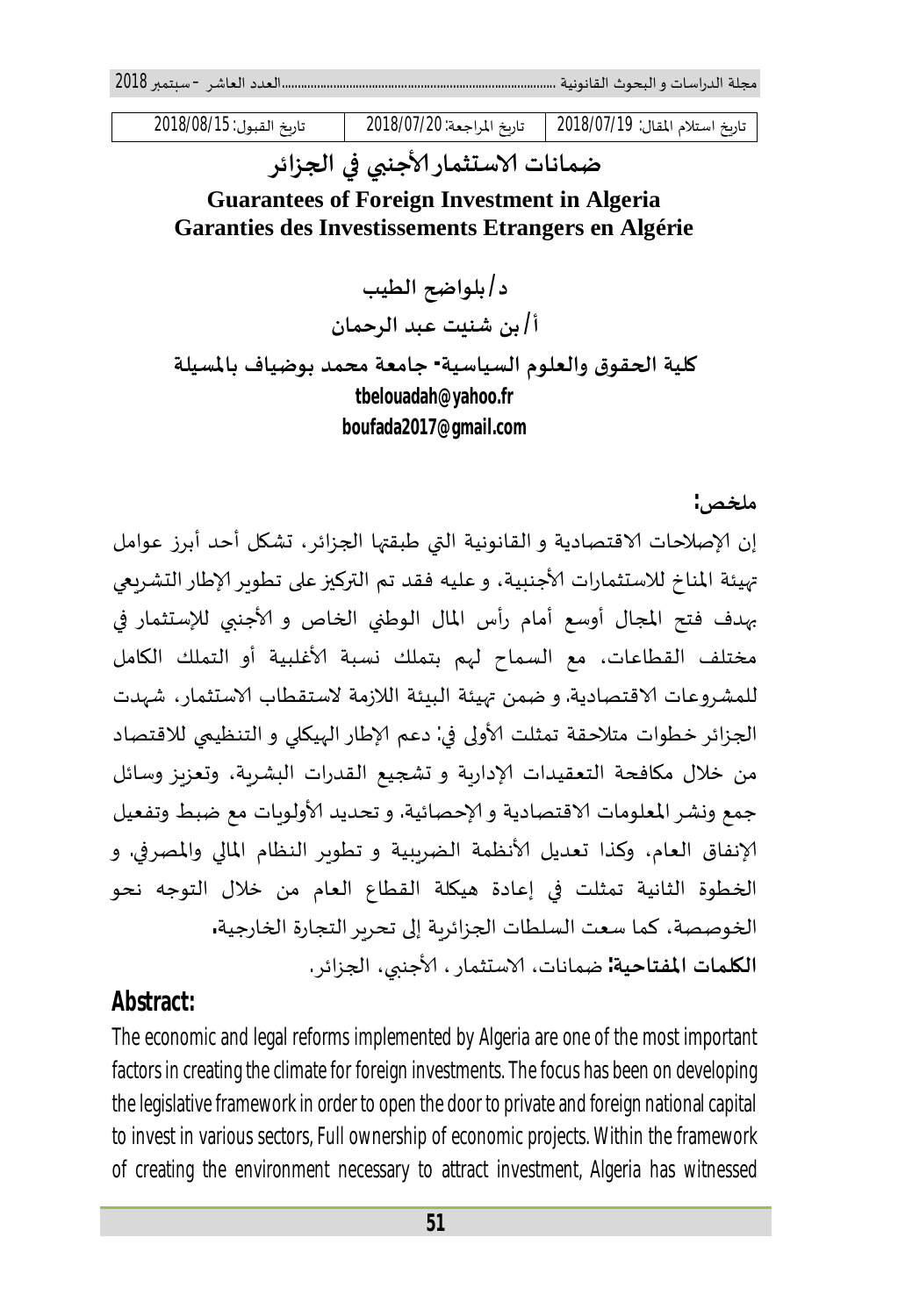successive steps. The first was to support the structural and organizational framework of the economy by combating administrative complexities, promoting human capabilities and enhancing the means of collecting and disseminating economic and statistical information. And setting priorities with the control and activation of public spending, as well as the amendment of tax systems and the development of financial and banking system. The second step was to restructure the public sector through privatization, and the Algerian authorities sought to liberalize foreign trade.

**Key words:** Guarantees, investment, foreign, Algeria.

# **Résumé:**

Les réformes économiques et juridiques mises en œuvre par l'Algérie sont l'un des facteurs les plus importants pour créer le climat propice aux investissements étrangers: le développement du cadre législatif afin d'ouvrir la porte au capital national privé et étranger pour investir dans divers secteurs, pleine propriété des projets économiques.

Dans le cadre de la création de l'environnement nécessaire pour attirer les investissements, l'Algérie a vu des étapes successives représenté dans :

**Premièrement** : Soutenir le cadre structurel et organisationnel de l'économie, à savoir :

- La lutte contre les complexités administratives et encourager les capacités humaines, et renforcer les moyens de collecte et de diffusion de l'information économique et statistique.
- Définir les priorités tout en contrôlant et en activant les dépenses publiques, en modifiant les réglementations fiscales et en développant le système financier et bancaire.

**Deuxièmement** : Restructurer le secteur public Ce processus comprend :

- Aller vers la privatisation.
- Les autorités algériennes ont cherché à libéraliser le commerce extérieur

# **Abridged Summary:**

The economic and legal reforms implemented by Algeria are one of the most important factors to create the climate conducive to foreign investment : the development of the legislative framework to open the door to private and foreign national capital for investment in various sectors, full ownership of economic projects.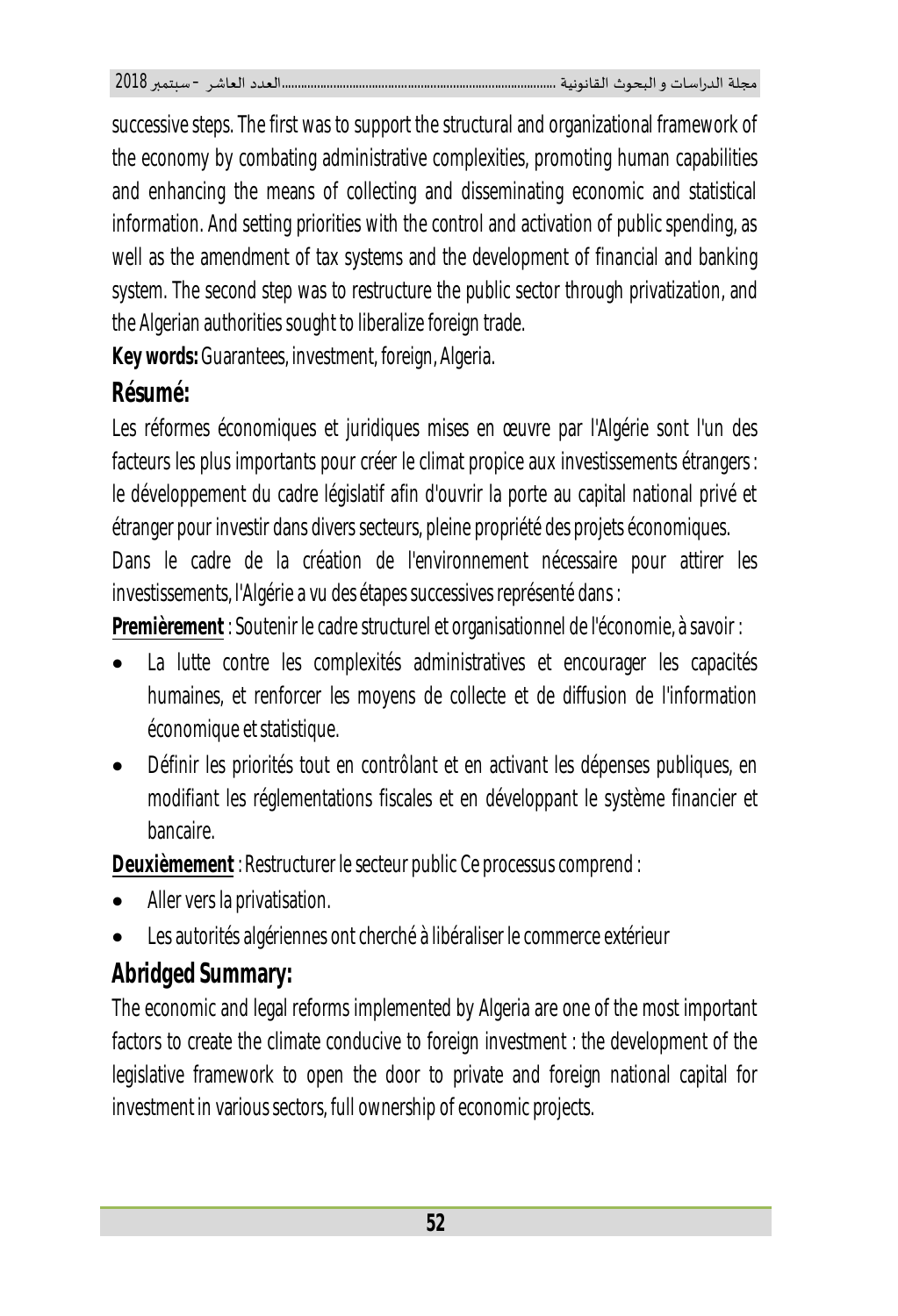As part of creating the necessary environment to attract investment, Algeria has seen successive stages represented in:

First : Supporing the structural and organizational framework of the economy, namely:

- Fighting against administrative complexities and encourage human capacity, and strengthen the means of collecting and disseminating economic and statistical information.
- Defining priorities while controlling and activating public spending, modifying tax regulations and developing the financial and banking system.

Second: Restructuring the public sector This process includes:

- Enhancing privatization.
- Algerian authorities have sought to liberalize foreign trade

#### **مقدمة:**

إن الجزائر ومنذ زمن بعيد تعتمد في صادراتها على مصدر واحد بنسبة 98% من إجمالي الصادرات، ألا وهو البترول و الذي يفترض أنه محدود وغير دائم ، فارتأت الجزائر إلى أن تجد بدائل لهذا المورد وترقيتها إلى صادرات، وبذلك عملت على فتح الباب أمام المستثمر الأجنبي الذي رأت فيه المستثمر القادر على القيام بإنشاء مشاربع إنتاجية قادرة على المنافسة الخارجية، من شأنها أن تمول السوق الداخلية والخارجية بإنتاجاتها المتميزة للعمل على إيجاد التوازن في الميزان التجاري.

وسعيا من الجزائر إلى ترسيخ أليات إقتصاد السوق، فقد منحت المزيد من التسهيلات المالية والإعفاءات الجبائية للمستثمربن الأجانب بعد استنفاذهم لإجراءات الإستفادة من هذه الامتيازات.

كما تبنت كل القوانين المتعلقة بالاستثمارات، نظاما معينا من أجل تحديد منح الامتيازات وفقا لأهمية الاستثمارات، لذا انشأ الأمر 03-01 نظامين مختلفين يتمتع كل منهما بامتيازات جبائية مالية وجمركية وامتيازات أخرى حسب الأهمية التي توليها الدولة لهذا الاستثمار. و بناء على ما تم عرضه وتوضيحه يتسنى لنا بلورة هذا البحث في سؤال جوهري: هل مناخ الجزائر الاقتصادي ملائم للاستثمار الأجنبي المباشر؟

وقد قسمنا البحث إلى مبحثين رئيسيين: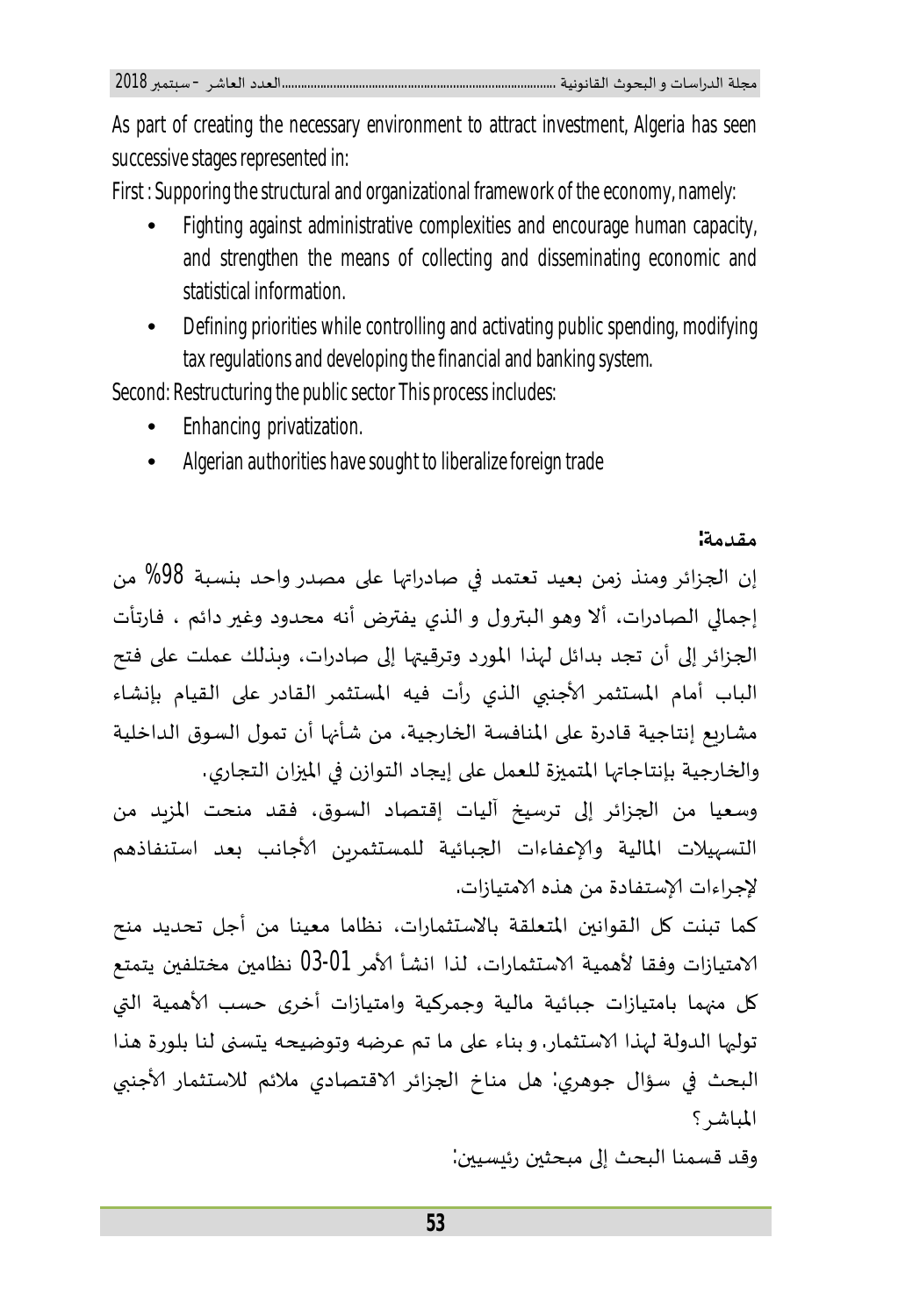المبحث الأول: الضمانات القانونية لحماية الاستثمار الأجنبي في الجزائر. المبحث الثاني: مهيئة المناخ لدعم وتيرة الاستثمار الأجنبي المباشر في الجزائر. **المبحثࡧטول : الضماناتࡧالمقدمةࡧݍݰمايةࡧטسȘثمارࡧכجنۗܣࡧࡩʏࡧاݍݨزائر**  إن العلاقة ما بين دول العالم مبنية على المصالح المشتركة فيما بينها، ولاستقطاب الاستثمار الأجنبي المباشر لا بد من منح امتيازات وضمانات، وتكون هذه الأخيرة ناتجة عن تطبيق لاتفاقيات المبرمة بينها في هذا المجال : **المطلبࡧכول : الضماناتࡧالممنوحةࡧقانونا** 

إن إرادة الدولة وعزمها على جلب المستثمربن الأجانب اتضحت في النصوص القانونية المتمثلة في قانون النقد والقرض وكذا مضمون الأمر 03-01 المتعلق بتطوير الاستثمار:

**-1 مبدأࡧحرʈةࡧטسȘثمار** 

وتتمثل في إعطاء الحربة للمستثمر الأجنبي لإقامة استثمار أجنبي مباشر في إطار النشاطات الاقتصادية ماعدا المخصصة للدولة( الصحة العمومية، التربية والتعليم وغيرها) وكذلك بعدة أنماط وصيغ سواء كانت استثمارات إنشاء تنمية القدرات والطاقات أو تلك التي تعيد التأهيل أو الهيكلة.

كما أن هذا المبدأ يضمن حربة الانغراس بإقامة استثمارات إما عن طربق المساهمة بإجمالي رأس المال أو عن طربق الشراكة بموجب المرسوم التشربعي (93-18) المؤرخ في 1993/04/25 الذي يسمح بإنشاء الاستثمار في شكل شركة ذات مسؤولية محدودة (SARL) أو في شكل شركة باسم جماعي (SNC) أو في شركة أسهم (SPA). و تكون هذه الاستثمارات قبل إنجازها موضوع تصربح بها لدى الوكالة من طرف المستثمر مرفوقا بوثائق تشترطها التشريعات والتنظيمات عليها<sup>1</sup>. **-2مبدأࡧإلغاءࡧالتمي؈قࡧالمتعلقࡧبالمسȘثمرʈنࡧوטسȘثمارات** 

يقصد بهذا الضمان أن تعامل الدولة المضيفة المستثمر الأجنبي نفس المعاملة التي تعامل بها المستثمر الوطني، و يترتب على هذا أن تكون المعاملة منصفة وعادلة، أي يتمتع بنفس الحقوق و يتحمل نفس الواجبات، كما يعامل المستثمرون الأجانب نفس المعاملة<sup>2</sup>.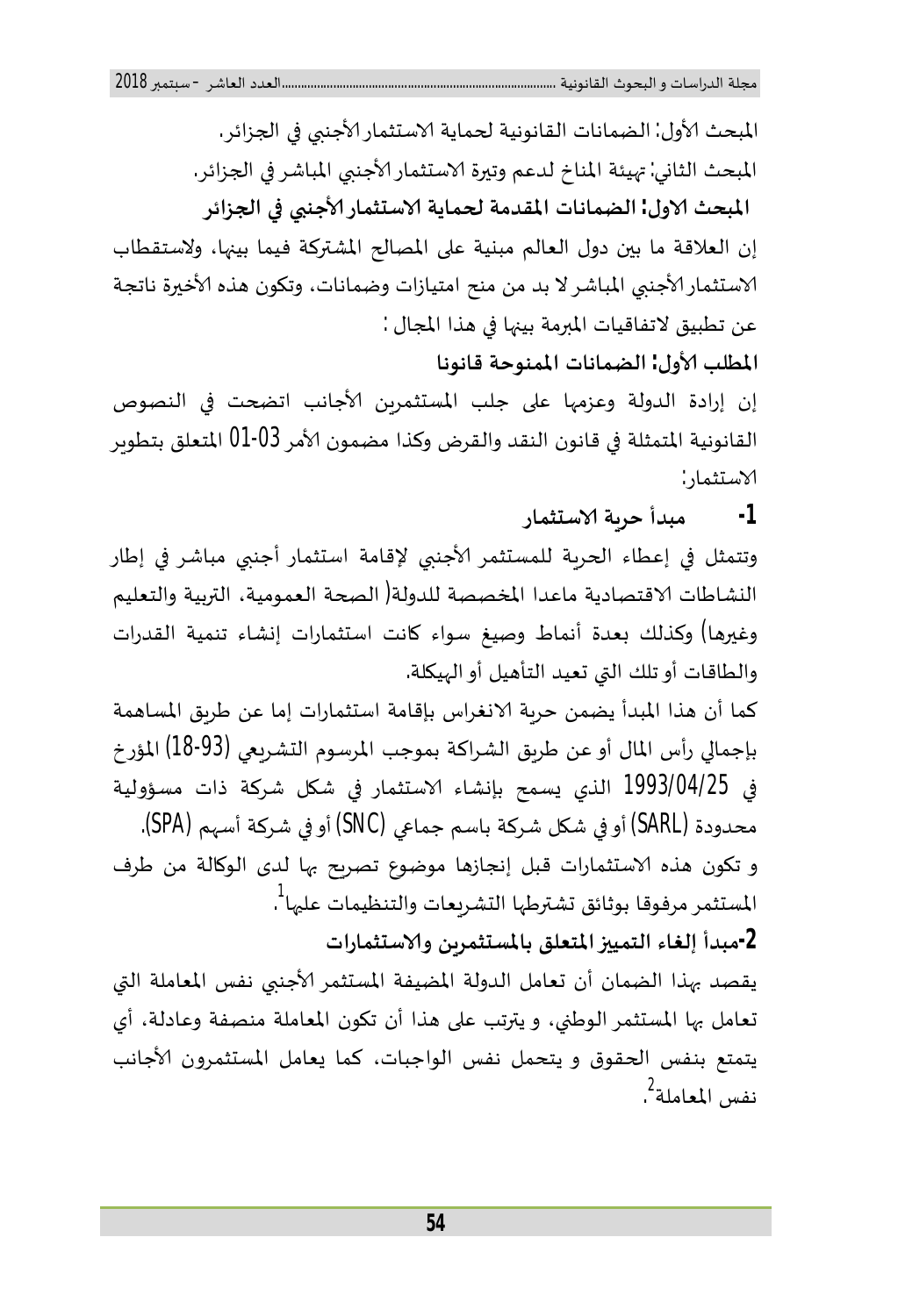حيث تنص المادة (14) منه *: "يعامل الأشخاص الطبيعيون و المعنوبون الأجانب بمثل* م*ا* يعامل به الأشخاص الطبيعيون و المعنوبون الأجانب نفس المعاملة" و يقصد عدم التفرقة بين المستثمربن والاستثمارات عمومية كانت أو خاصة محلية أو أجنبية بالنسبة للمقيم أو غير المقيم حيث تلغي كل أشكال التمييز بين المقيمين وغيرهم، كما أشار إلى المعاملة العادلة فيما يتعلق بالاستثمارات في المادة 38 ونصت كما يلي: "يحضى الأشخاص الطبيعيون والمعنوبون الجزائربون من حيث الحقوق والالتزامات فيما يتصل بالاستثمارات، وبحضى جميع الأشخاص الطبيعيون والمعنوبون الأجانب بنفس المعاملة مع الاحتفاظ بأحكام الاتفاقيات المبرمة بين الدولة الجزائربة والدول التي يكون هؤلاء الأشخاص من رعاياها". **-3مبدأࡧثباتࡧالقانونࡧالمطبقࡧعڴʄࡧטسȘثمار** 

حسب نص المادة (15) من الأمر 01-03 أنه لا تطبق المراجعات أو الإلغاءات التي قد تطرأ في المستقبل على الاستمارات المنجزة في إطار هذا الأمر، وكاستثناء يمكن أن يطبق القانون الجديد أو التعديلات على المستثمر الأجنبي، وذلك في حالة طلبه، ذلك صراحة أي بناءا على إرادته.

و يكون هذا عادة عندما يحتوي القانون الجديد ضمانات و مزايا أفضل كما أبدت الجزائر نيتها في طمأنة المستثمر الأجنبي من خلال نص المادة 39 والتي تنص على ما يلي: "لا تطبق المراجعات أو الإلغاءات التي قد تطرأ في المستقبل على لاستثمارات المنجزة في إطار هذا المرسوم التشريعي إلا إذا طلب المستثمر ذلك صراحة".وعليه فالسلطات الجزائربة تمنح تطوعا شروط التثبيت القابلة للتطبيق في الاستثمارات المنجزة في إطار المرسوم التشريعي (12/93) وهي تتمثل في كل المجالات المشار إليها في الإطار القانوني لعملية التعاقد ( الاجتماعي، الجمري ، الجمري، التجاري، العقاري....) هذه الأخيرة تمثل موضوع ضمانات التثبيت.

المستثمر له صلاحية المطالبة من الدولة تطبيق التنظيمات الجديدة إذا كان يرى أن هذه الأخبرة ناجعة وفعالة.

## **-4مبدأࡧضمانࡧحرʈةࡧالتحوʈل**

سعيا من المشرع الجزائري لجذب وتشجيع الاستثمار الأجنبي في الجزائر، فقد منح للمستثمر الأجنبي ضمان لتحويل رؤوس أمواله و عوائدها، ، وهذا ما أكده الأمر 01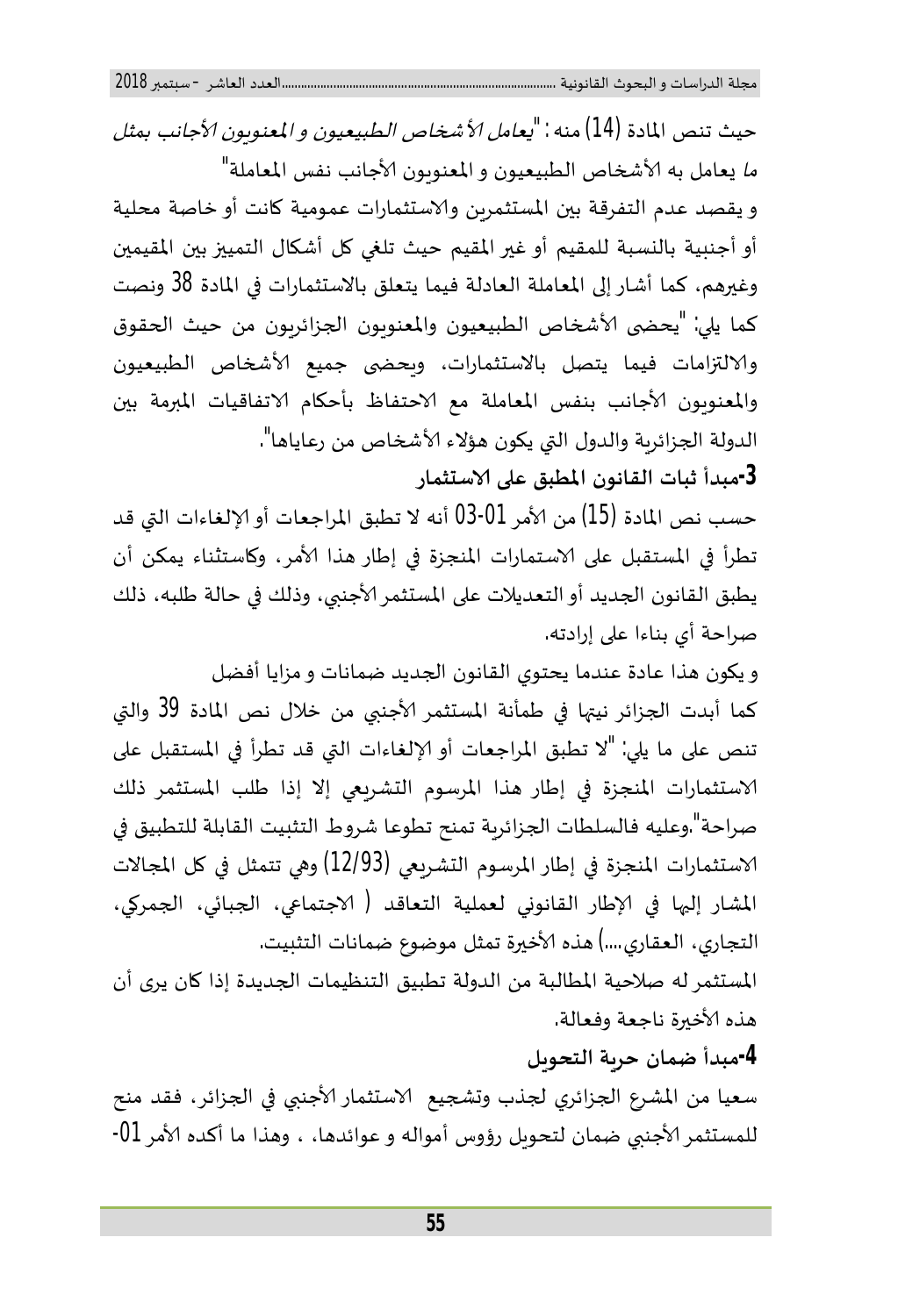03 بالموازاة ࢫمع ࢫטتفاقيات ࢫالدولية ࢫالعديدة ࢫالۘܣ ࢫنصت ࢫعڴʄ ࢫɸذا ࢫالضمان ࢫوࢫالۘܣࢫ صادقت عليها الجزائر مع غيرها من الدول.

وبتمثل هذا المبدأ في إمكانية إعطاء للمستثمر الأجنبي بتحويل رؤوس الأموال، الناتج المداخيل، الفوائد، وغيرها من الأموال المتصلة بالتحويل، سواء كان التحويل في شكل نقدي أو عيني ( تحويل معدات وآلات)، وقد تضمنه أولا قانون (10/90) وذلك في نص المادة 180، حيث أن إمكانية التحوىل في الأموال متصلة بالتمويل المنصوص عليها في المادة 183 وتتمتع بالضمانات الملحوظة في الاتفاقيات الدولية التي وقعيّا الجزائر، لتأتي بعدها المادة 12 من المرسوم (12/93) وتنص صراحة وتؤكد حربة التحوىل: "تستفيد الحصص التي تنجز بتقديم حصص من رأس المال بعملة قابلة للتحويل الحر ومستقرة رسميا من البنك المركزي الجزائري الذي يتأكد قانونا من استيرادها من ضمان تحويل رأس المال المستثمر والعوائد الناجمة عنه، ويخص هذا الضمان الناتج الصافي للتنازل أو التصفية حتى ولو كان هذا المبلغ يفوق رأس المال الأصلى المستثمر".

تنفذ طلبات التحوىل التي يقدمها المستثمر في أجل لا يتجاوز (60) يوما، حيث نلاحظ تحديد 60 يوما كأجل أقصى لأجل تفادي كل التأخيرات غير المناسبة فيما يخص التحويل.

وهذا يعني أن عملية التحويل غير مشروطة بمنح تصريح من طرف بنك الجزائر (البنك المركزي سابقا)، في الواقع أجل الاستجواب يستجيب لكل الاعتبارات المعتادة في التسيير المصرفي ومراقبة الصرف المطبق في كل التدفقات المالية مابين الجزائر والخارج<sup>3</sup>.

### **-5 ضماناتࡧضدࡧنزعࡧالملكية**

حيث تنص المادة (16) منه على ضمان ضد المصادرة الإداربة، حيث تنص على أنه:"لا يمكن أن تكون الاستثمارات المنجزة موضوع مصادرة إدارة إلا في الحالات المنصوص عليها في التشريع المعمول به، ويترتب على المصادرة تعويض عادل ومنصف<sup>4</sup>"

و بالتالي يكون المشرع الجزائري قد ضمن للمستثمر الأجنبي عدم حصول أي نزع للملكية إلا في إطار ما نص عليه القانون المتعلق بنزع الملكية وهو القانون رقم 91-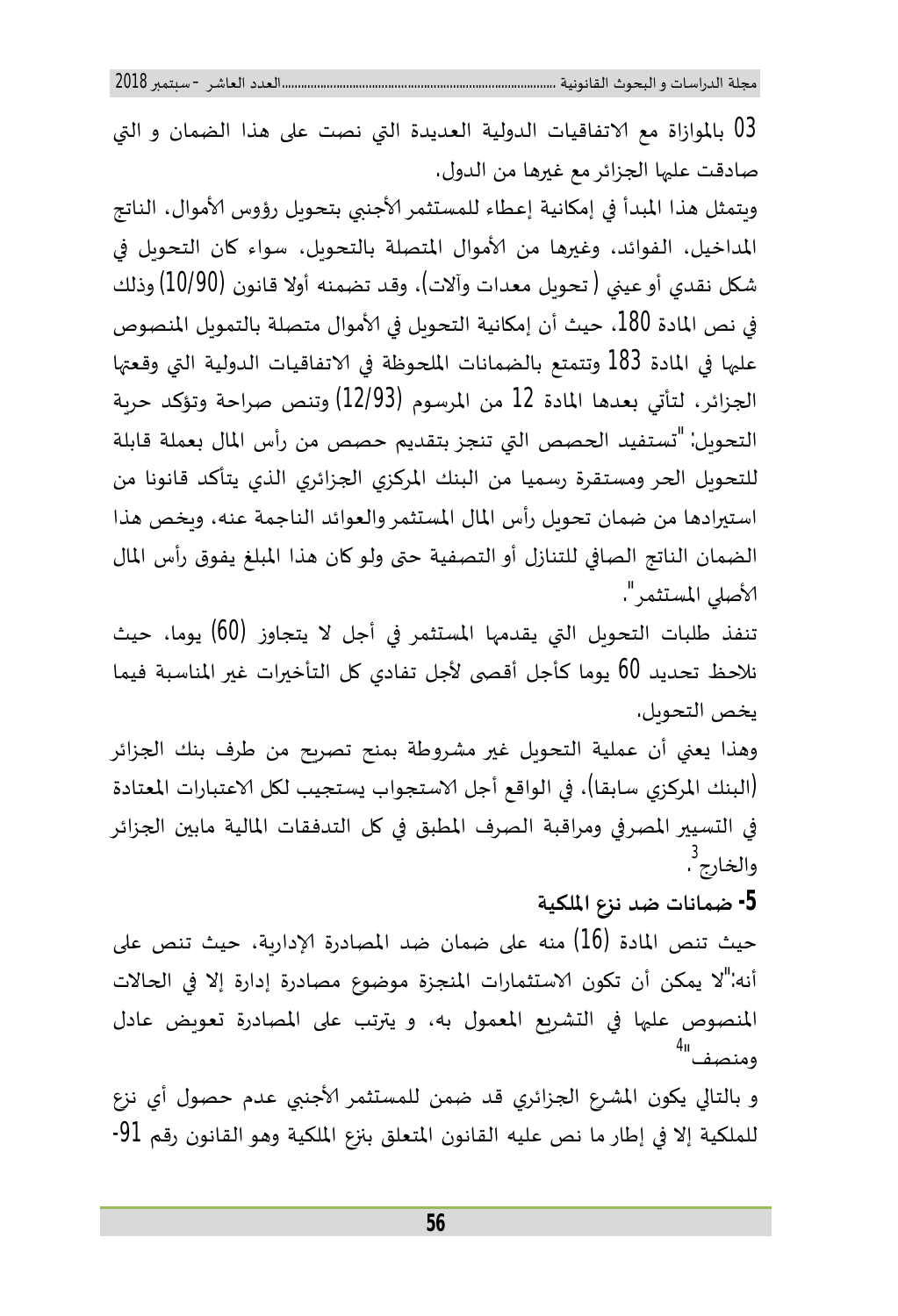11 المؤرخ في 27 أفريل 1991 المحدد للقواعد المتعلقة بنزع الملكية من أجل المنفعة العمومية، الذي حدد الحالات التي يمكن فيها نزع الملكية و كيفيات ذلك و بشرط أن يكون مقابل تعوبض عادل ومنصف. **-6ضمانࡧالݏݨوءࡧࡧللتحكيمࡧالدوڲʏ**  أعطت الجزائر لمتعامليها الأجانب حق المطالبة بالتحكيم واللجوء إليه في حالة خلافات أو نزاعات التي قد تقع بينها بين متعامليها، هذا من خلال القانون (10/90) والمرسوم التشريعي(12/93). - وبتجلى الموقف الجزائري اتجاه التحكيم الدولي من خلال تبني مرسوم تشريعي رقم (09/93) المؤرخ في 25 أفريل 1993، و الذي يعتبر بمثابة المعدل والمكمل للتنظيم التشريعي رقم (154/83) المؤرخ في 1966/6/8. ومن خلال قراءتنا لمواد المرسوم التشريعي (09/93) فإننا نجد ما يلي: \* إقرار بالصحة القانونية للتحكيم الدولي و هذا في إطار المفهوم الواسع للمتاجرة، و يطبق في مجموع العمليات الخاصة بالتبادل الاقتصادي و حركات السلع و القيم عبر الحدود حسب ما أشارت إليه المادة 458 مكرر من القانون الجديد للإجراء المدني. \* منح إمكانية التعويض الخاص بالخطر أو الإساءة لكل الأشخاص المعنوية ضمن القانون العام وزبادة على ذلك الفقرة 2 من المادة 422 تسمح للدولة، الجماعات المحلية، المؤسسات العمومية بعقد اتفاقات التحكيم من أجل النزاعات التي تولدت من إجراء علاقتها التجاربة الدولية. فيما يخص اتفاقية التحكيم فهذه الأخيرة يجب أن تستجيب لشروط ثلاث: - إما عن طربق ما يشير إليه العقد الأساسي. - إما عن طريق إرادة الأطراف. - إما عن طربق القانون التجاري. و أكدت الجزائر اللجوء إلى التحكيم الدولي بمرسوم تشريعي آخر وهو المرسوم (12/93) لتؤكد ࢫجانب ࢫالثقة ࢫالذي ࢫɠان ࢫيجب ࢫأن ࢫيوضع ࢫفٕڈا ࢫمن ࢫطرف ࢫالمسȘثمرࢫ الأجنبي وذلك من أجل حل النزاعات عن طربق الاتفاقيات الثنائية أو متعددة الأطراف إن وجدت، وإن لم توجد فالمحاكم المختصة وهذا مانصت عليه المادة 41-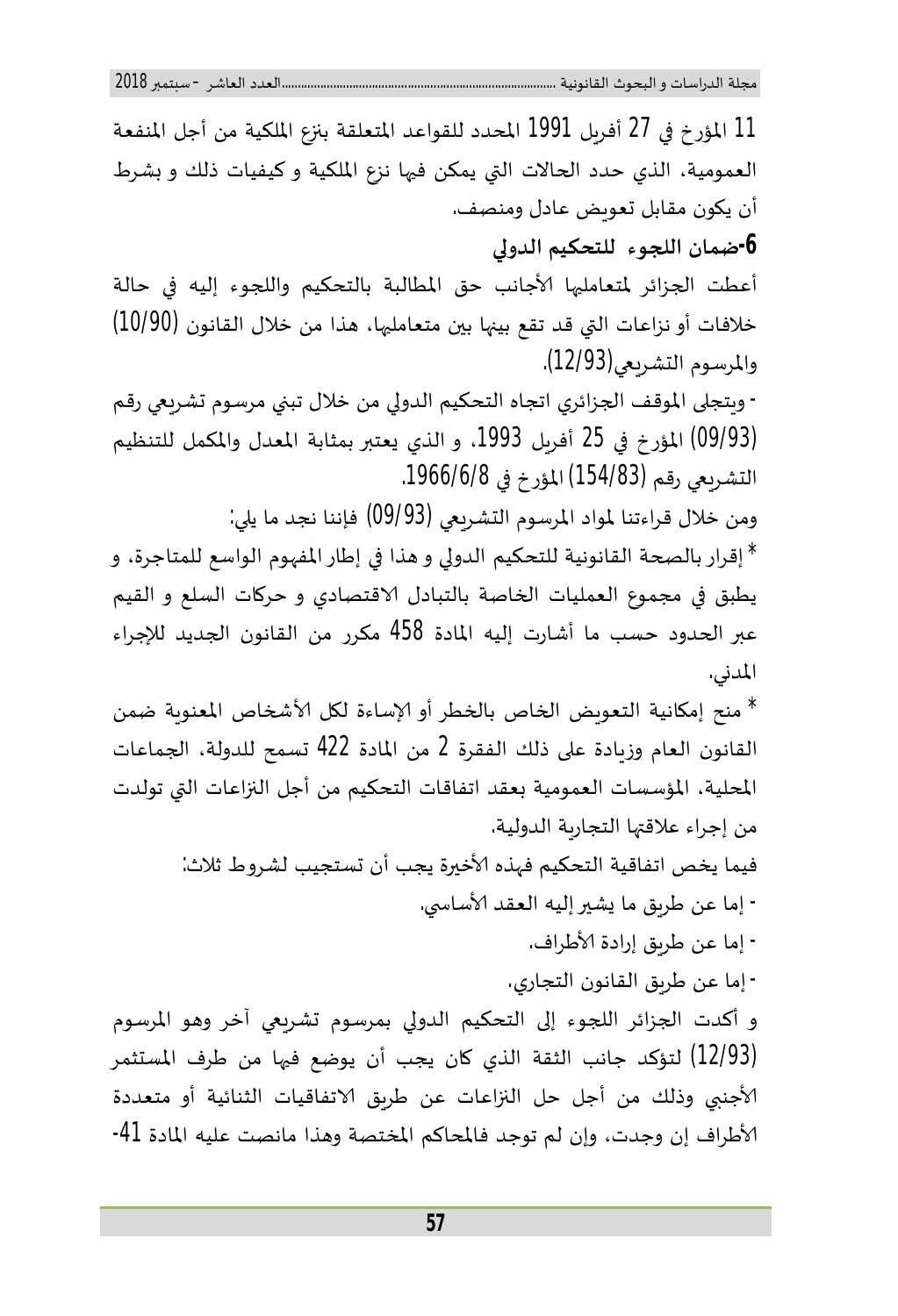بصربح العبارة- من هذا المرسوم: "يعرض أي نزاع يطرأ بين المستثمر الأجنبي و الدولة الجزائربة إما بفعل المستثمر أو نتيجة لإجراء اتخذته الدولة ضده على المحاكم المختصة إلا إذا كانت هناك اتفاقيات ثنائية أو متعددة الأطراف أبرمتها الدولة الجزائربة تتعلق بالصلح و التحكيم أو اتفاق خاص ينص على شرط التحكيم أو يسمح للأطراف بالاتفاق على إجراء الصلح باللجوء إلى تحكيم خاص"<sup>5</sup>.

إن هذا المرسوم التشريعي الذي أقر مبدأ اللجوء إلى التحكيم الدولي يرتكز أساسا على النصوص القانونية المتضمنة في المرسوم (09/93)، بحيث يخول للأطراف المتنازعة صلاحية اختيار الطرق الخاصة بالتحكيم وكذلك أن يقر باحترام إرادة الاختيار التي تتمتع بالحربة و الاستقلالية وهذا حسب المادة ( 458 مكرر 2 الفقرة 1) و التي ضبطت نمطين من التحكيم، بحيث خولت للأطراف صلاحية الاختيار بين النمط الأول "Adhoc"و النمط الثاني المتمثل في تحكيم إحدى الهيئات الدولية و على سبيل المثال الغرفة التجاربة الدولية (CCI).

و تجدر الإشارة إلى أن قانون النقد والقرض كان السباق إلى مجال التحكيم حيث أقر بضمان اللجوء إلى التحكيم الدولي في حالة نشوب نزاعات بين الدولة الجزائربة و المتعاملين الأجانب إلا أنه لم يضبط مفاهيمه بوضوح مقارنة بالقانون ( 12/93) الذي ضبطه بصراحة من خلال ضماناته الممنوحة للمتعاملين الأجانب.

كما أكدت الجزائر مساعيها، واتضح ذلك بانضمامها إلى عدة اتفاقيات منها: - اتفاقيةࢫواشنطنࢫوالۘܣࢫبموجّڈاࢫتمࢫإɲشاءࢫالمركزࢫالدوڲʏࢫلȘسوʈةࢫاݍݵلافاتࢫالمتعلقةࢫ بالاستثمارات في 30 أكتوبر 1995.

- اتفاقية الاتحاد المغاربي لإنشاء مركز مغاربي للتحكيم في 27 يونيو 1994. إذن بما أن الجزائر فرضت نفسها على المستوى الدولي بمشاركتها ومصادقتها على عدة اتفاقيات إقليمية ودولية تلتزم فيها بما أقرته فهي بذلك تعطي الارتياح للمستثمر الأجنبي وتحفزه من الناحية القانونية على استثمار أموال في الجزائر دون تخوف في حالة وجود خلاف أو نزاع يتعلق باستثماره.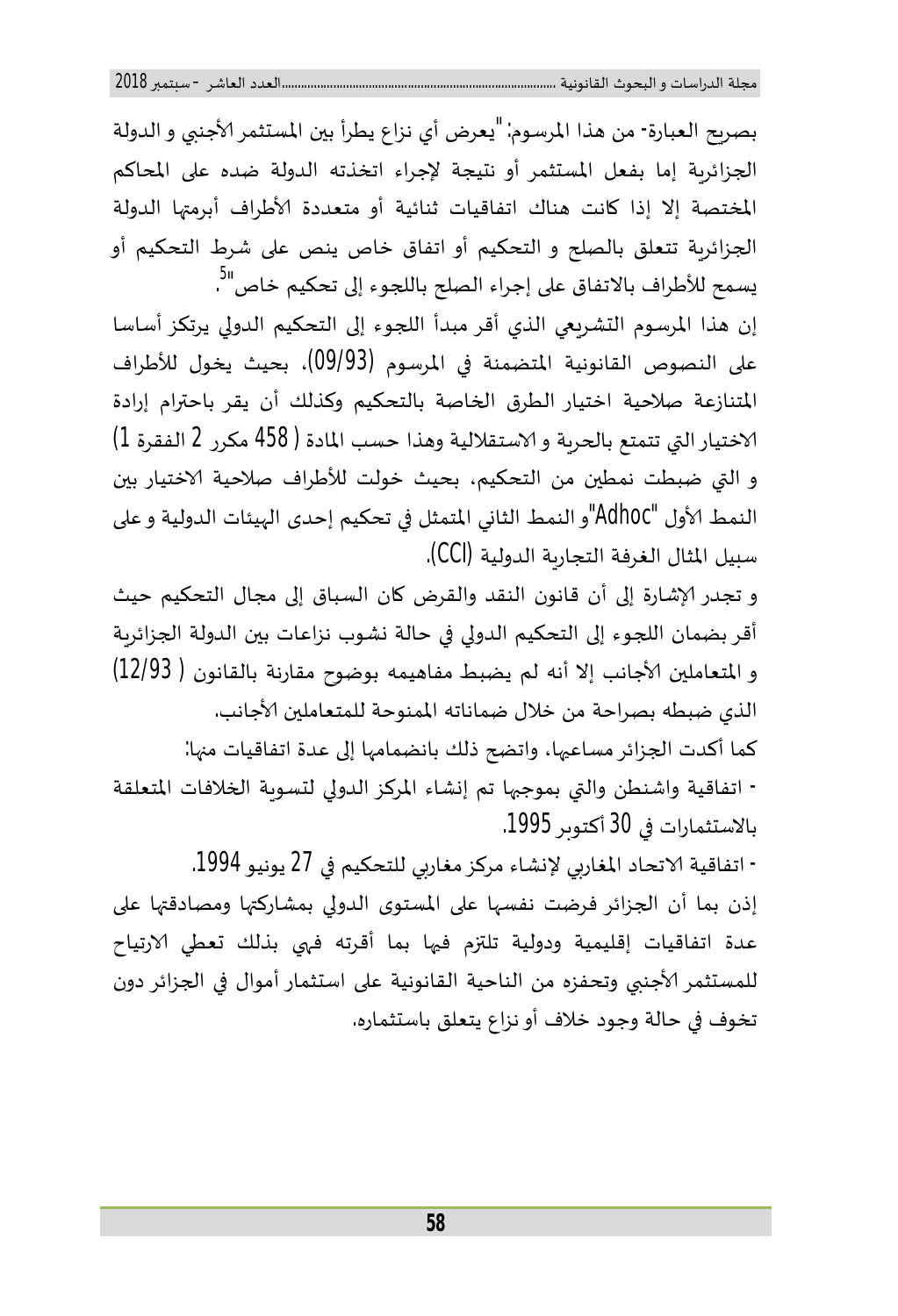#### **المطلبࡧالثاɲي: ضماناتࡧالدولية**

فالجزائر وإيمانا منها بضرورة توفير كافة الشروط الضروربة لتشجيع وضمان الاستثمار على إقليمها وفي جميع الميادين الاقتصادية أبرمت عدة اتفاقيات مع العديد من الدول المتباينة في النظم والتوجهات تلتزم فيها بالضمانات التي تمنحها أ**/ على المستوى الثنائي:وهي الاتفاقيات التي من خلالها تجلت إرادة الجزائر في** تجسيد كل تلك التشريعات وتأكيد خيار الانفتاح الذي كانت قد أقرته وكانت من بينها الولايات المتحدة الأمريكية في 22 يونيو 1990.

كما وقعت الجزائر على اتفاقية الاتحاد الاقتصادي البلجيكي اللكسمبورغي، وذلك في 24 أفرىل 1991 وكذا إيطاليا في: 18 ماي 1991.

أما فيما يخص موضوع التحكيم كان له النصيب الوافر في مجال الاتفاقيات التي أبرمتها الجزائر مع غيرها من الدول الخاصة بتشجيع وحماية و ضمان الاستثمار، و ذلك على صيغ متبادلة بين الأطراف المتعاقدة.

ومن الاتفاقيات الثنائية في هذا المجال نجد الاتفاقية المبرمة مع اسبانيا، وذلك في 25 مارس1995 ووجه الاستدلال في ذلك هو ما تشير إليه المادة 02 من نص هذه لاتفاقية و هو ما يلي:

إذا كان هناك نزاع لا يستطيع أن يكون قابل للحل والتسوبة بطربقة ودية ( التراضي) في أجل ستة أشهر اعتبارا من إعلانه، المستثمر يستطيع باختياره عرضه. - لدى محكمة التحكيم، وفقا لقانون معهد التحكيم لغرفة التجارة بستوكهولم. - لدى مجلس التحكيم التابع للغرفة التجاربة الدولية و الموجود بباربس (C.C.I.). - لدى ࢫمحكمة ࢫالتحكيم ࢫ(hoc-ad (محدد ࢫمن ࢫطرف ࢫقانون ࢫالتحكيم ࢫالتاȊع ࢫلݏݨنةࢫ الأمم المتحدة الأمربكية للقانون التجاري الدولي. - لدى (CIRDI)<sup>6</sup>.

**ب/ على المستوى المتعدد الأطراف: وتماشيا مع التزاماتها، وبعد مصادقتها على عدة** اتفاقيات ثنائية في مجال تشجيع الاستثمارات وتبادلها مع الدول، دخلت الجزائر ميدان الاتفاقيات المتعددة الأطراف من خلال مصادقتها على اتفاقية "سيول" 1995/01/21 والقاضية بإنشاء الوكالة الدولية لضمان الاستثمار،  $\omega$ دف إلى تشجيع تدفق الاستثمارات للأغراض الإنتاجية فيما بين الدول الأعضاء، على وجه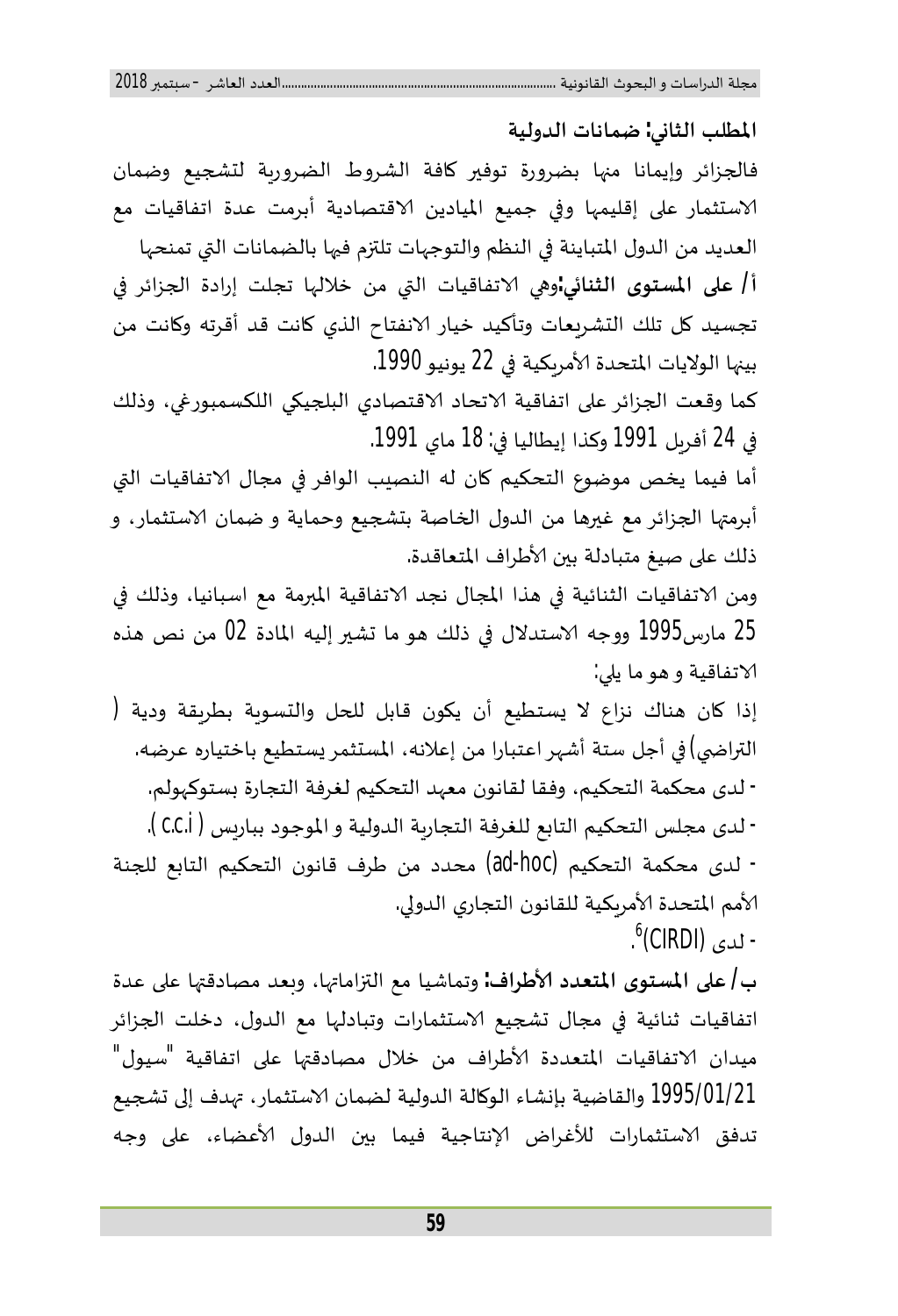الخصوص الدول النامية الأعضاء في الوكالة وذلك تكملة لأنشطة البنك الدولي وشركة التمويل الدولية، وتقوم الوكالة بإصدار ضمانات التأمين، إعادة التأمين ضد المخاطر غير التجاربة كما تقوم الوكالة بتغطية جملة من المخاطر تتمثل خاصة في تحويل العملة، التأميم، والإجراءات المماثلة في الإخلال بالعقد، الحروب وטضطراباتࢫالمدنية.

كما أقدمت الجزائر على عقد اتفاقيات متعددة الأطراف، وذلك على المستوى الجهوي بين دول اتحاد المغرب العربي، بموجب المرسوم الرئاسي (90- 420) المؤرخ في: 1990/12/22، لتشجيع وضمان الاستثمار بين هذه الدول، حيث تلتزم فيها الدول الأطراف بتطبيق تلك الضمانات الممنوحة للدول الموافقة على تلك الاتفاقية، إضافة إلى العديد من الالتزامات ونص المادة الأولى"يشجع كل من بلدان المغرب العربي وفي إطار أحكامه انتقال رؤوس الأموال المملوكة لمواطنيه إلى الدول الأخرى إليه، وبشجع استثمارها فيه بحربة، في كافة المجالات غير الممنوعة على مواطني البلد المضيف وغير المقصورة عليهم وفي حدود نسب المشاركة الدنيا والقصوى المقررة في أنظمة البلد المضيف، كما تتعهد بتمكين المستثمر من الحصول على التسهيلات والضمانات المقررة بموجب هذه الاتفاقية، وتقدم للاستثمار معاملة عادلة ومنصفة والتي تتفق فيها على الحماية والترقية المتبادلة للاستثمارات الأجنبية"

لتأتي بعدها الاتفاقية مع فرنسا في 13 فبراير 1993، وما تشير إليها مواد2 "كل من الأطراف المتعاقدة توافق في إطار تشريعاتها و تنظيماتها للاتفاق الحالي الاستثمارات المنجزة من طرف المحليين"

والمادة ون". كل من الأطراف المتعاقدة تلتزم بضمان فوق إقليمها و في منطقتها البحربة المعاملة العادلة و الصحيحة طبقا لمبادئ القانون الدولي لاستثمارات الأمم والشركات التابعة للطرف الآخر بحيث أن تمربن الحق معروف و لايكون معرقل لا قانونيا ولا عمليا، وذلك عن طربق المقاييس التمييزية و التي تؤثر على سير، استعمال، صيانة، انتفاع، أو تصفية الاستثمار."

و إضافة لما سبق و متابعة للجزائر في مساعيها . أبرمت اتفاقيات أخرى في هذا المجال ونوجزها في ما يأتي: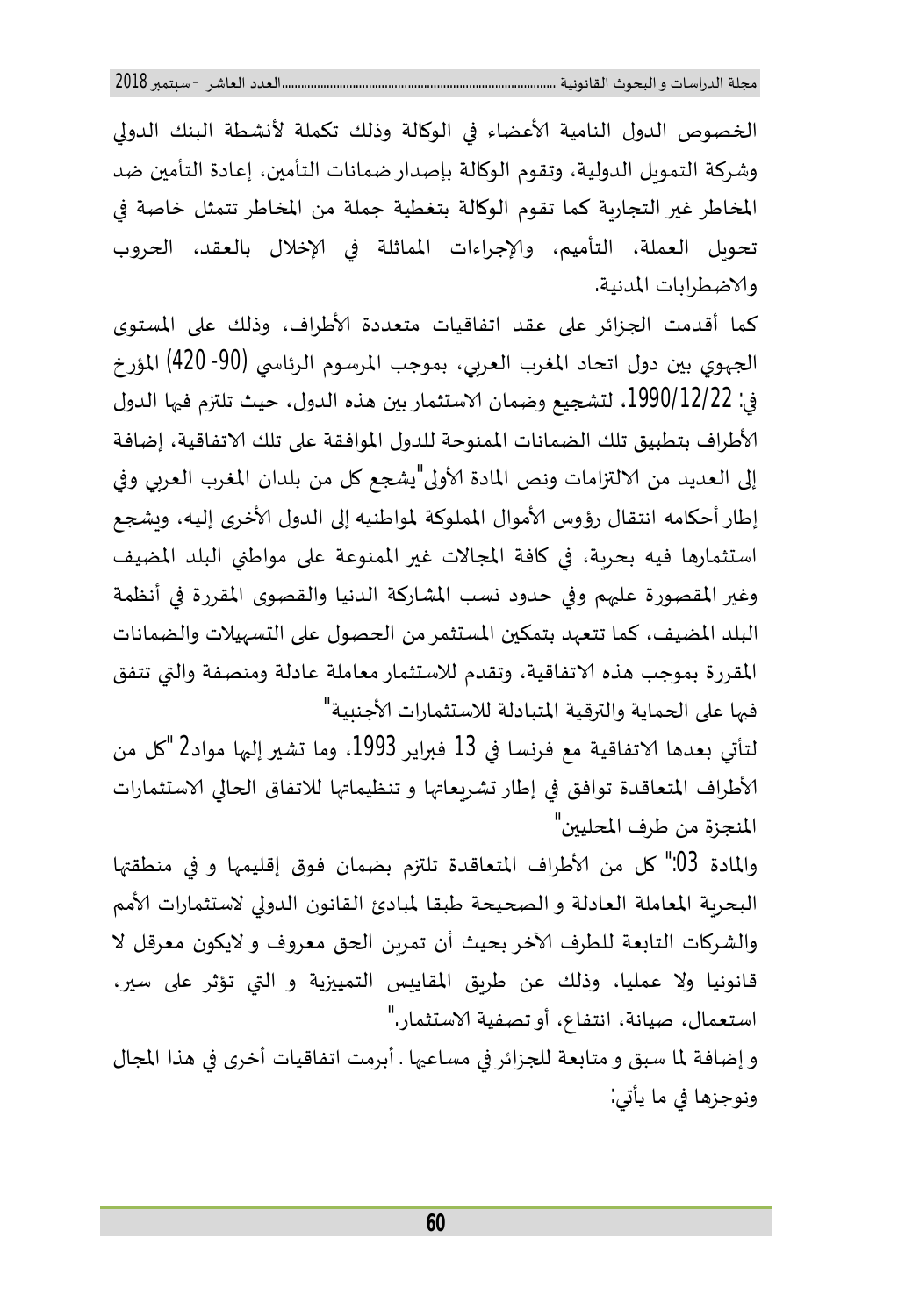مع رومانيا في 28 يونيو 1994,مع مالي في 27 ديسمبر1998, مع قطر في 24 أكتوبر 1996 ،ࢫمعࢫمصرࢫ29 مارسࢫ,1997 معࢫسورʈاࢫࢭʏࢫ27 دʇسمفࢫ.1998 وهذا الحرص المتواصل من الجزائر على إبرام اتفاقيات يؤكد لنا رغبتها وإرادتها القوبة في حماية وترقية هذا النوع من الاستثمارات الأجنبية و التزامها بها. و هذا ما نصت عليه المادة 16: يوافق الطرف المتعاقد المضيف على ضمانات الاستثمار أو ضمانات ائتمان التصدير المرتبطة به، التي يقدمها للاستثمار، الطرف المتعاقد الآخر أو أي طرف آخر أو مؤسسة دولية أو إقليمية أو هيئة تجاربة على أن يتم إخضاع اتفاقيات هاته الضمانات إلى البلد المضيف. كما دخلت الجزائر ميدان الاتفاقيات متعددة الأطراف من خلال انضمامها إلى الاتفاقيات الخاصة بتسوية النزاعات المتعلقة بالاستثمار بين الدول ورعيا الدول لأخرى منها: **-1 انضمامɺاࡧإڲʄࡧاتفاقيةࡧنيوʈورك**  انضمت الجزائر إلى هذه الاتفاقية بموجب المرسوم رقم (333/88) المؤرخ في 05 أكتوبر 1988 لكن هذا الانضمام صحب بتحفظات كالمعاملة بالمثل و المتاجرة.

و"بالرجوع إلى المادة 01 الفقرة 03 من المعاهدة، الجمهورية الجزائرية الديمقراطية الشعبية صرحت بأنها تطبق هذه الاتفاقية على أساس المعاملة بالمثل في ما يخص الاعتراف والإقرار بالأحكام التحكمية الصادرة فوق إقليم دول أخرى متعاقدة، عندما تكون مصرحة بموضوع الخلافات الناجمة عن روابط قانون المتعاقدين وغير المتعاقدين و الذين يعتبرون كتجاربين من طرف القانون الجزائري".

**-2 انضمامɺاࡧإڲʄࡧاتفاقيةࡧواشنطن** 

تمت المصادقة على هذه الاتفاقية في 18 مارس 1965 و أصبحت ساربة المفعول ابتداء من 1984 و التي تم بموجيها إنشاء المركز الدولي لتسوية الخلافات المتعلقة بالاسȘثمارات.

وفي هذا الصدد نجد هذه الاتفاقية تتضمن عن طريق وساطة للمركز مايلي: - فعال وناجح للتحكيم ( المركز الدولي لتسوية الخلافات المتعلقة بالاستثمارات) هو مؤهل ومتخصص لمعرفة النزاعات قبل علاقة مانعة ومباشرة مع الاستثمار.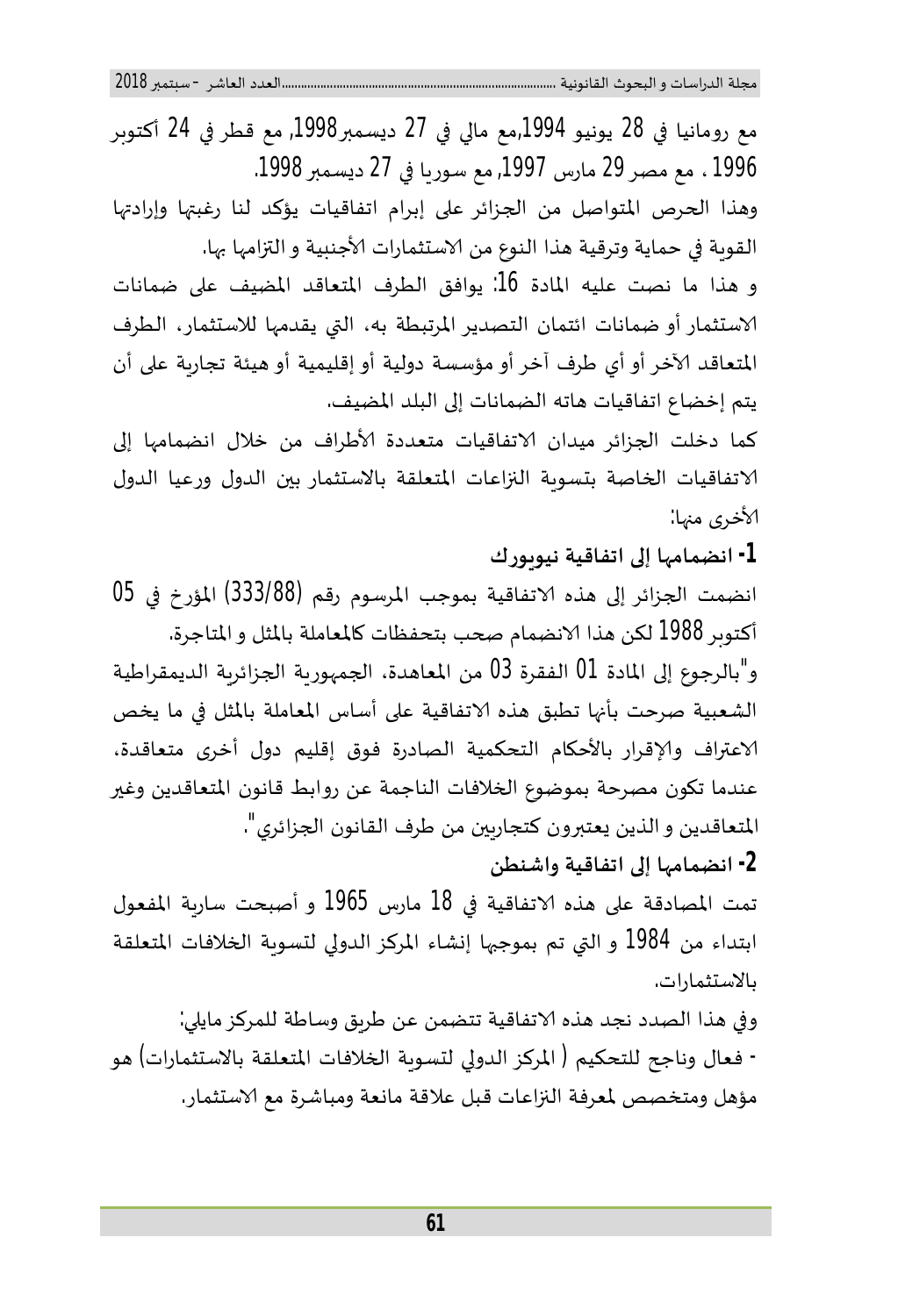- يقدمࢫوسائلࢫلتوقيفࢫوالمصاݍݰةࢫوالتحكيمࢫلȘسوʈةࢫاݍݵلافاتࢫالناجمةࢫعنࢫالعقودࢫ الدولية المتعلقة بالاستثمارات. - ينظم تحت تصرف أمانة دائمة وله قائمة المصالحين و الحكام. - الخلاف يكون من جهة دولة عضوة أو شخص تابع للنظام العام لهذهلدولة، و من جهة أخرى رعايا دولة أخرى عضوة. - قبول تحكيم المركز في هذا المجال الدولي تتخلى على ممارسة الحماية الديبلوماسية للأطراف المتحالفة إلا إذا كان هؤلاء يرون رفض الإقرار من طرف دولة أخرى عضوة للحكم التحكيمي الصادر لصالحه. - حقوق إيداع استدعاء التحكيم هي محددة بـ 100 أورو. - الحكم التحكيمي لا رجعة فيه ملزم وإجباري، وبجب أن يكون إلزامي ومنفذ مثلما ينفذ حكم نهائي تصدره محكمة وظيفية فوق إقليم دولة عن طربق حكم يكون ساري المفعول. **-3 انضمامɺاࡧلبعضࡧטتفاقيات** - اتفاقية الرباض الصادرة بتاريخ 06 أفربل 1983 متعلقة بالتعاون القضائي. - טتفاقية ࢫالعرȋية ࢫلعمان ࢫالصادرة ࢫبتارʈخ ࢫ14 مارس ࢫ1987 المتعلقة ࢫبالتحكيمࢫ التجاري . - اتفاقية الإتحاد المغاربي الصادرة بتاريخ 04 نوفمبر 1991 وتتضمن إنشاء مركز مغاربي للتحكيم الدولي. - טتفاقية ࢫالدولية ࢫلȘسوʈة ࢫال؇قاعات: صادقت ࢫاݍݨزائر ࢫعڴʄ ࢫɸذه ࢫטتفاقية ࢫࢭʏࢫ :1995/01/21 ويهدف إلى توفير كافة وسائل الصلح والتحكيم من أجل تسوبة المنازعات المتعلقة بالاستثمارات التي تقام بين الدول المتعاقدة ورعايا الدول الأخرى، حيث يفصل في المنازعات حسب القواعد القانونية التي اختارها الأطراف وفي حالة عدم الاتفاق بين כطراف ࢫيطبق ࢫقانون ࢫالدولة ࢫالمضيفة ࢫطرق ࢫטتفاق ࢫبما ࢫࢭʏ ࢫذلك ࢫالقواعد ࢫالمتعلقةࢫ بتنازع القوانين وكذلك مبادئ القانون الدولي<sup>7</sup>. وبتوقيع الجزائر على الاتفاقيات وانضمامها لأخرى وعلى مستوبات مختلفة تكون قد أكدت حسن نواياها في إقرار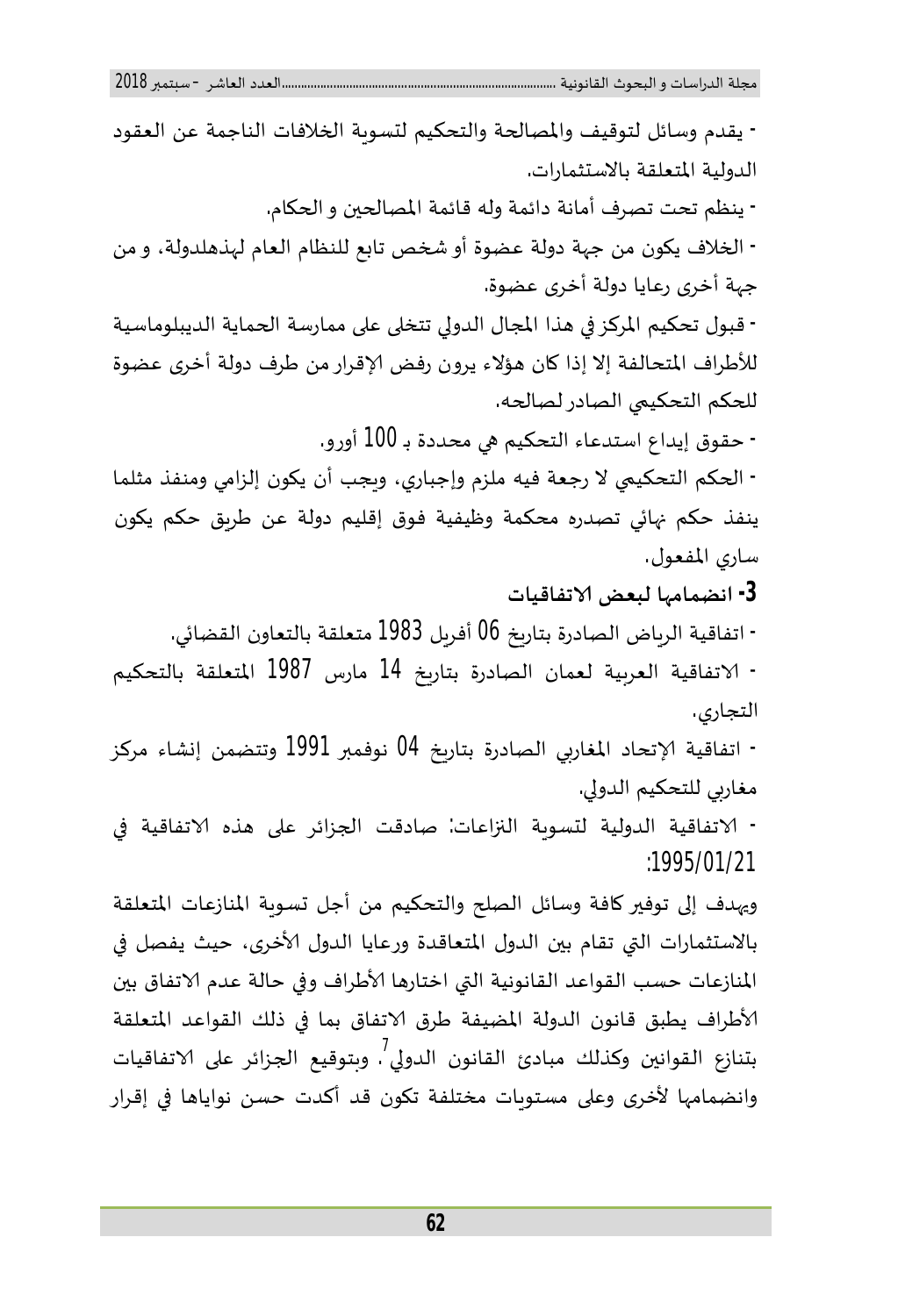مبدأ التحكيم واللجوء له في حالة النزاعات ومن ثمة تأكيدها على سياسة الانفتاح على الاستثمار الأجنبي المباشر.

المبحث الثاني: مهيئة المناخ لدعم وترقية الاستثمار الأجنبي المباشر في الجزائر بعد أن تطرقنا فيما سبق إلى عرض القوانين والمراسيم التشربعية التي تدعم وتشجع الاستثمار الأجنبى المباشر في الجزائر، وكذا الضمانات والامتيازات الممنوحة للأجانب من أجل تدعيم سياسة الباب المفتوح أمام الاستثمار الأجنبي المباشر في الجزائر .

كل هذه القوانين تبقى غير كافية لوحدها، لذا لابد من أن تتبع بإصلاحات تساعد على تجسيدها في الواقع.

ولهذا الشأن سارعت الجزائر في بداية عقد التسعينات إلى الانتقال إلى اقتصاد السوق وعرفت هذه المرحلة بالمرحلة الانتقالية، حيث عملت الجزائر على وضع جملة من الإصلاحات والتسهيلات الاقتصادية والتي مست الاستثمار الأجنبي المباشر، وهذا من أجل مواكبة التحولات التي يعرفها الاقتصاد العالمي: **المطلبࡧכول : الȘسɺيلاتࡧלدارʈةࡧوלصلاحاتࡧاݍݨبائية** 

**الفرعࡧכول : الȘسɺيلاتࡧלدارʈة** 

تمثلت التسہيلات الإداربة التي قامت بها الدولة من أجل دعم الاستثمار الأجنبي المباشر في إنشاء بموجب الأمر03-03 الوكالة الوطنية لاستثمار ANDI لدى رئيس الحكومة و تكونتحت وصاية وزبر المساهمة وتنسيق الإصلاحات و يتم تحديد صلاحيتها و تنظيمها وفق المرسوم التنفيذي رقم01-03 مؤرخ ي 24سبتمر2001 يتضمن صلاحيات الوكالة الوطنية لتطوير الاستثمار و تنظيمها وسيرها, برئاسة رئيس الحكومة وبكلف المجلس بـ:

- اقفاحࢫࢫاسفاتيجيةࢫالتطوʈرࢫ,تداب؈فࢫالتحف؈قيةࢫ,مسايرةࢫالتطوراتࢫ,الفصلࢫࢭʏࢫالمزاياࢫ الممنوحة ,البحث و استحداث مؤسسات وادوات المالية لتموىل الاستثمارات

-إنشاء صندوق لدعم الاستثمارات في شكل حساب خاص وبحدد جدول النفقات التي تدخل في هذا الحساب.

-للوكالة اجل ثلاثون يوما ابتداء من تاريخ الطلب المزايا من اجل تزويد المستثمرين بكل الوثائق الاداربة الضروربة لا نجاز الاستثمار.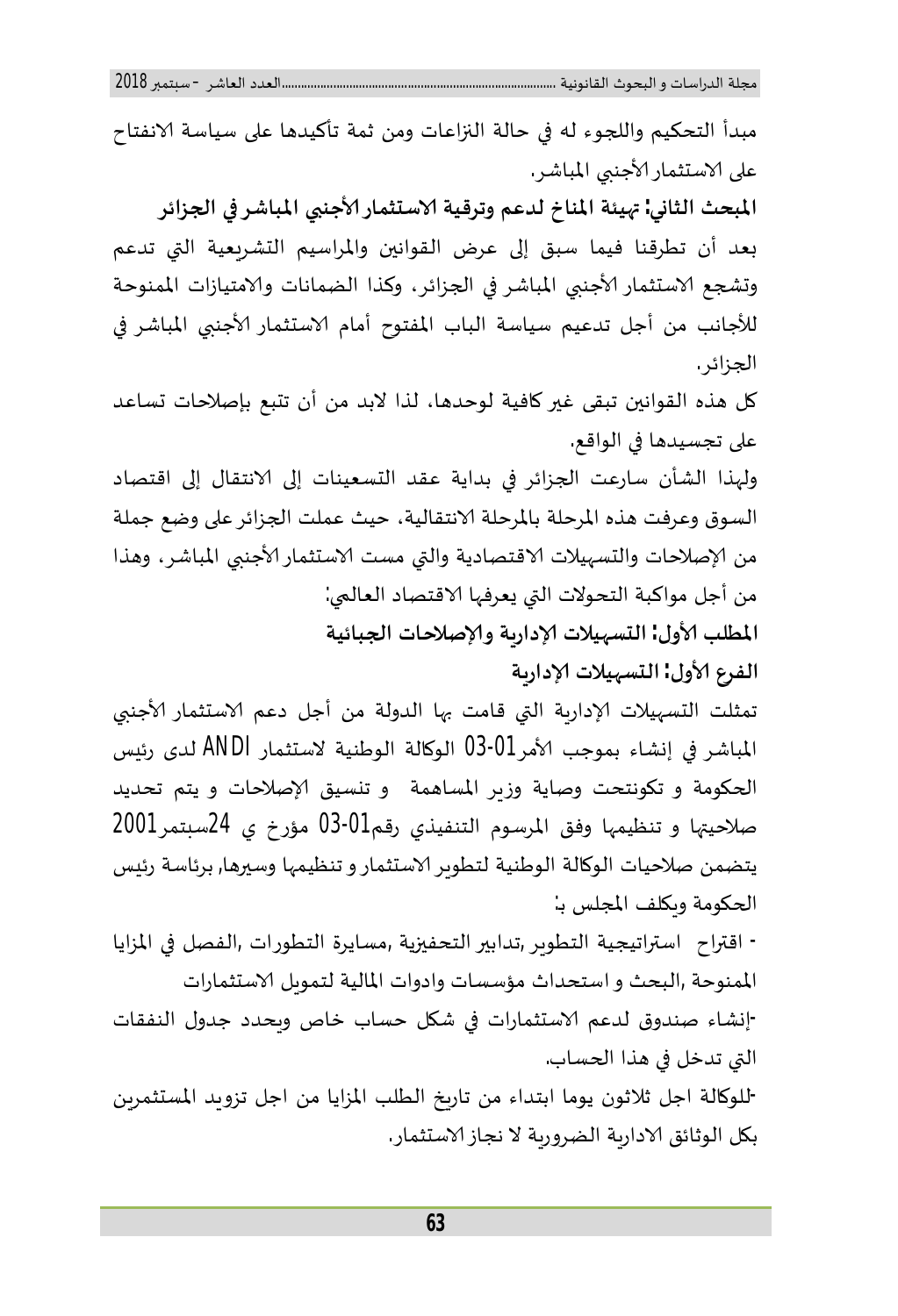-تبليغ المستثمر بقرار المزايا , وفي حالة عدم الرد من قبل الوكالة او الاعتراض على<br>قرارها يمكن ان يقدم المستثمر طعنا لدى السلطة الوصية على الوكالة في اجل 15 يوما للرد وبمكن ان يكون قرار الوكالة موضوع طعن امام القضاء. في:1994/01/14والذي مفاده " تحل الوكالة الوطنية لتطوير الاستثمار ANDI محل -بموجب المرسوم التنفيذي 01-282 يلغي المرسوم التنفيذي 94-319 المؤرخ وكالة ترقية الاستثمارات ودعمها ومتابعتها APSI وكل عناصر الذمة المالية المنقولة والعقاربة التي كانت تحوزها وكالة ترقية الاستثمارات او كانت مخصصة لها وكذلك المستخدمين والعاملين بها . - تɴشا ࢫالوɠالة ࢫالوطنية ࢫلتطوʈرࢫטسȘثمار ࢫANDI عڴʄ ࢫشɢل ࢫشباك ࢫالوحيد ࢫعڴʄࢫ مستوى الهيكل اللامركزبة نفس مقرAPSIوببدأ نشاطها في افرىل 2002. وتعتبرANDIمرجعا أساسيا لكل ما يتعلق بالاستثمار المحلى و الأجنبي في الجزائر فهي تهدف إلى: - دعم ومساعدة المستثمرين الأجانب. - العمل على تطوير الاستثمارات المحلية والأجنبية. - منح الحوافز المرتبطة بالاستثمار وتطبيق السياسة الوطنية في المجال. - السهر على احترام المستثمرين للالتزامات التي تعهدوا بها مع الإدارة المحلية. أما عن الوظائف المسندة لهذه الوكالة فيمكن أن نلخصها فيما يلي: **أ/ المساعدةࡧوالمتاȊعة:**  - خدمات الشباك الوحيد لتسهيل الإجراءات وتسلم الوثائق المطلوبة. - تقوم الوكالة بأعمال الاستشارة والتوجيه في عملية إعداد الملفات والبحث عن التموبل والشراء. **ب/ التطوʈرࡧوالتوثيق:**  - تنظيم مؤتمرات ولقاءات مهنية وأيام دراسية وإعلامية<sup>8</sup> . - هي مركز للتوثيق المتخصص وبنك معلومات أساسية توضع في خدمة المستثمرين، ونشر دليل وكتابات عن فرص الاستثمار حسب توزىعها القطاعي والجغرافي. **ج/ כبحاثࡧوالدراسات:**  - تساهم في تحديد المناطق الخدرة والمناطق الخاصة.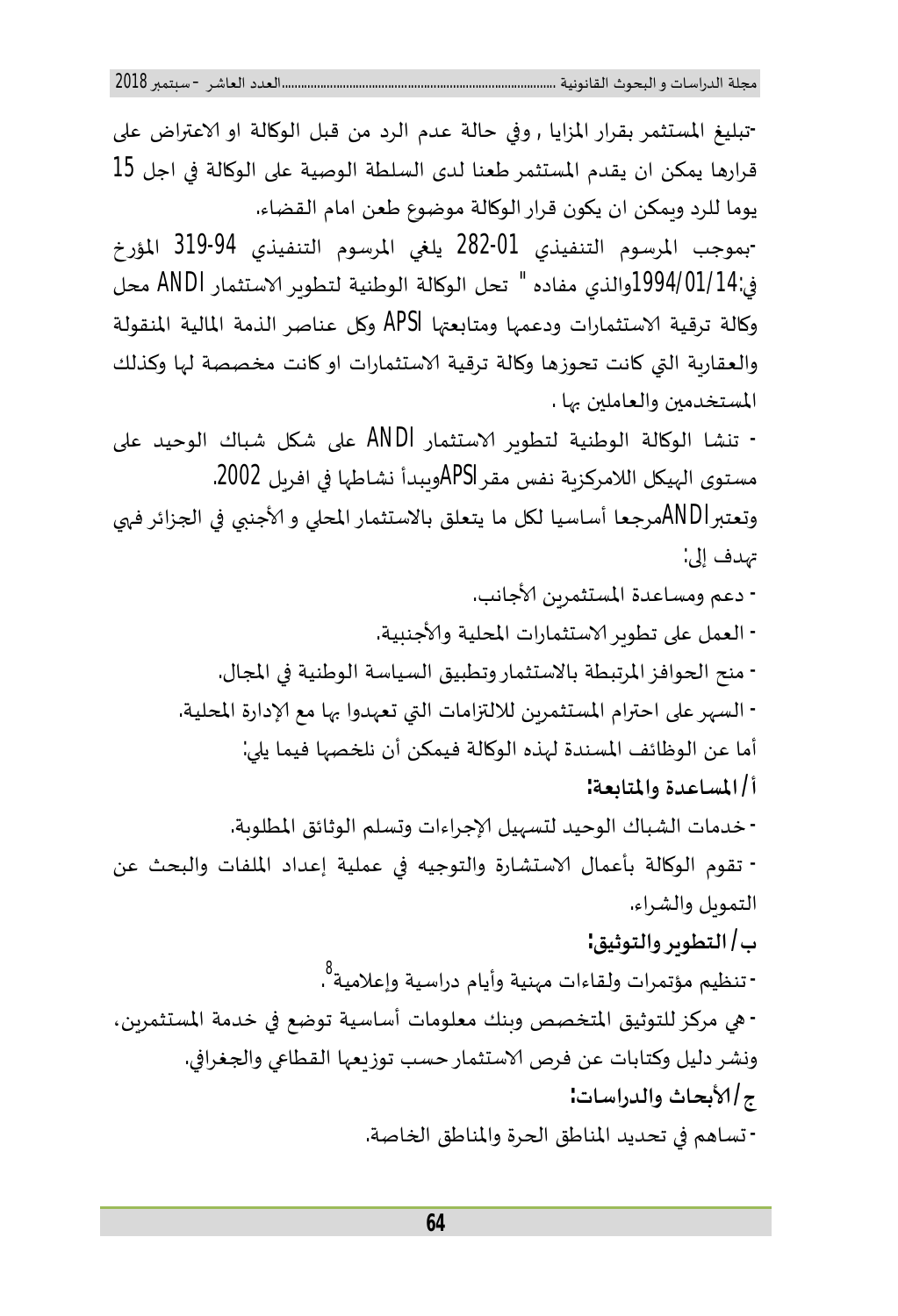- تقوم على الحرص والمتابعة في مجالات التكنولوجيا والاقتصاد والقانون. -البحث عن فرص التعاون مع جهات أخرى في المجلات المالية والتقنية. **الفرعࡧالثاɲي:לصلاحاتاݍݨبائية** 

مع بداية فترة التسعينات أقدمت السلطات على تنفيذ برنامجا طموحا للإصلاح الضربي فأنشأت اللجنة الوطنية للإصلاح الضربي (الجبائي) سنة 1990، والغرض منها متابعة مدى تحقيق هذه الإصلاحات المنصوص عليها قانونا، ودخل هذا الإصلاح حيز التنفيذ سنة 1992، حيث أدى إلى تحسين نظام كل الضرائب المباشرة والغير مباشرة.

**أولا: الضرائبࡧالمباشرة:** 

الضرʈبة ࢫعڴʄ ࢫأرȋاح ࢫالشرɠات(IBS (تم ࢫإدخالɺا ࢫكبديل ࢫللضرʈبة ࢫعڴʄ ࢫכرȋاحࢫ الصناعية والتجاربة (BIC) بغرض فرضها على الأرباح المحققة من طرف:

√ الشركات العمومية والخاصة ذات الطابع الصناعي والتجاري والتعاون باستثناء شركات التضامن والمساهمة والتي لها حق الاختيار في الخضوع لـ BS.

び الشركات الأجنبية التي كانت تخضع للضربِبة على دخل الشركات الأجنبية التجاربة REECوالتي كانت تخضع للضربِبة على الربح التجاري الصافي BNC. أما المعدل الذي يطبق على هذه الضرببة فهو 30%.

**الضرʈبة ࡧعڴʄ ࡧالدخل ࡧלجماڲʏ ࡧIRG:** ثم ࢫتطبيقɺا ࢫبموجب ࢫقانون ࢫالمالية ࢫلسنةࢫ 1991 حيث عوضت الضرائب التالية: الضرائب على الأجور والمرتبات (TIS)، (BIC). (TF) و IRGاعلى دخول الأفراد الطبيعيين المقيمين بالجزائر و المداخيل (BNC الأصلية للأشخاص غير المقيمين على أساس احترام ومراعاة الاتفاقية الدولية الخاصة بعدم التحصيل وتطبق أيضا على شركات الأشخاص.

وببدو أن جدول الجديد يوفر برغم تعدد المعدلات فيه والبالغة 12 معدلا يتراوح بين 0 و%70إعفاءاࢫضرȎʈياࢫمɺماࢫبالمقارنةࢫمعࢫالنظامࢫالضرʈۗܣࢫالسابق**. ثانيا: الضرائبࡧالغ؈فࡧالمباشرة:** 

الرسم على القيمة المضافة TVA بعد إنشاءها نقطة بارزة في حركة الإصلاح حيث طبقت بموجب قانون المالية لسنة 1991 وعوضت (TUGP) الرسم الوحيد الإجمالي على الإنتاج و (TUGPS) الرسم الوحيد الإجمالي على تأدية الخدمات.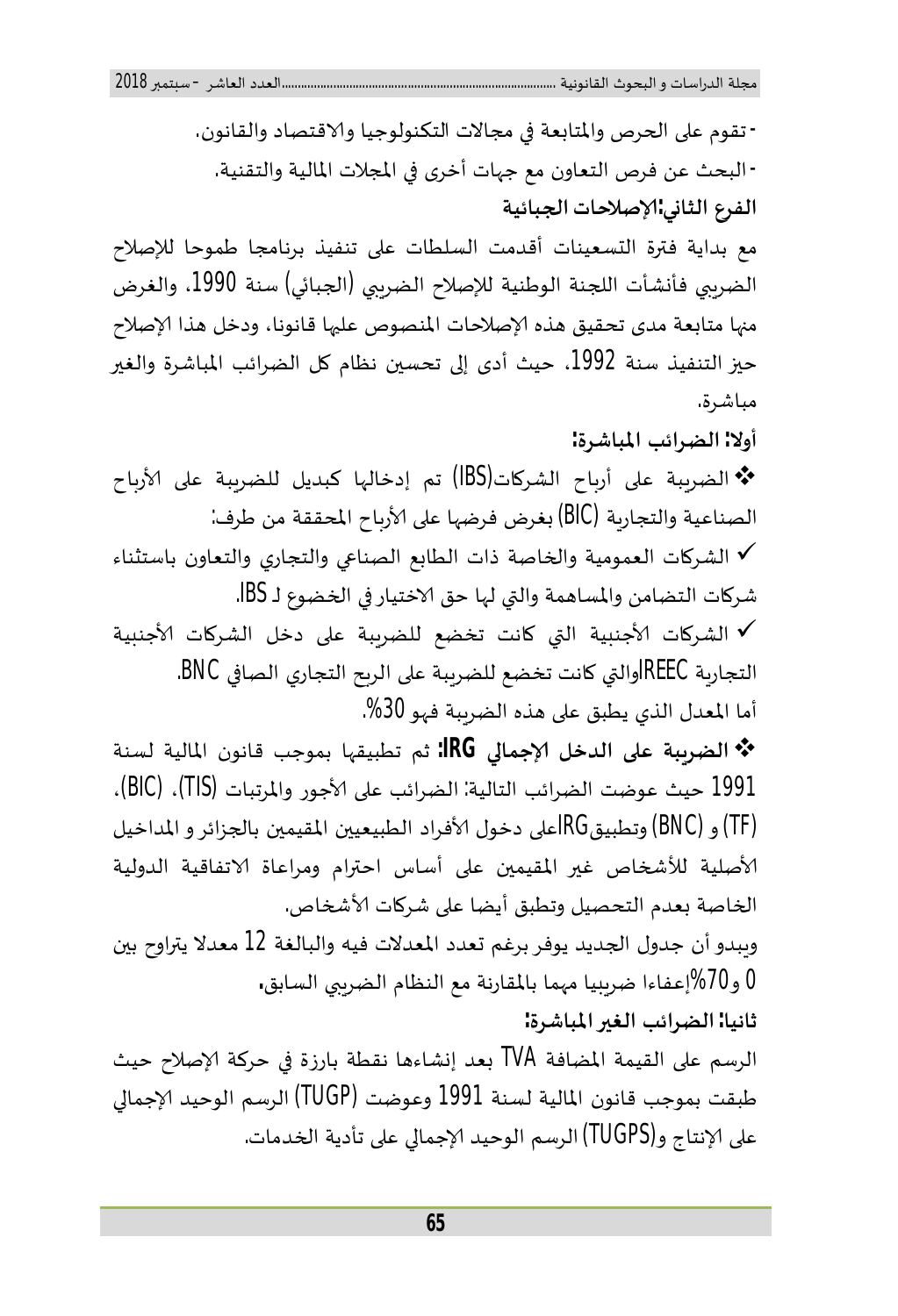وتطبق في عمليات إنتاج وبيع السلع وعمليات تقديم الخدمات، وقد ميز قانون المالية ࢫلسنة ࢫ1992 لـ ࢫTVA أرȌع ࢫمعدلات ࢫتفاوح ࢫما ࢫب؈ن ࢫ%7 حۘܢ ࢫ%40 أما ࢫحالياࢫ فأصبح لديها معدلين فقط 7% و17%. كما تجدر الإشارة إلى أن المتعاملين الطبيعيين والمعنوبين قد يستفيدون من إعفاءات كلية أو جزئية من TVA تشجيعا وتوسيعا لدائرة الاستثمارات، ويتم هذا عن طريق قوانين المالية التي تعدل كل سنة. **ثالثا: التعرʈفةࡧاݍݨمركية**  إن الإصلاح الضربيي الموجه بالضرورة إلى تماسك بينة التعريفة الجمركية يتم على إرساء هذه البينة على درجة صنع المنتوجات، وهكذا تم قبول 3 أنواع من المنتوجات. - المواد الأولية حقوق الجمارك مخفضة بنسبة 5%. - المواد الوسيطية بن*س*بة تقدر بـ 15%. - المواد المصنعة بنسبة تقدر بـ 30% المطلب الثاني: إعادة تفعيل النظام المالي والمصرفي شرعت الجزائر في تطبيق الإصلاحات البنكية في بداية 1989 ، حيث نظم قانون النقد والقرض(10/90) بنك الجزائر وحدد مهامه،ثم بادرت السلطات لتشجيع المنافسة في القطاع المصرفي، فأدخلت تعديلا على قانون الاستثمارات في سنة 1994، الهدف منه السماح بالمشاركة الأجنبية في رأسمال البنوك المحلية، وزبادة على ذلك تم الترخيص بإنشاء بنوك في الجزائر ابتداءا من 1995 وكان أول بنك خاص جديد في الجزائر قد اعتمد في سبتمبر 1995، وهو ( Union Banc) كما أصدرت تراخيص ابتداءا من 1997 لإنشاء بنوك خاصة، و بهذه المبادرة الجديدة للسلطات الجزائرية، والتي أرادت أن تكون عاملا لجذب الاستثمار المباشر الأجنبي، وذلك بتعبئة وتشجيع أكثر للموارد الأجنبية و المحلية، وفي إطار ترقية النظام المالي تم وضع وسائل مالية جديدة، تمثلت في الاعتماد الايجاري وكذلك تم إنشاء بورصة القيم، كل هذا من أجل إيجاد إطار ديناميكي فعال للنظام المالي حتى يكون كفيل لتحقيق المتطلبات الاقتصادية في ظل سياسة انفتاح الاقتصاد الوطني.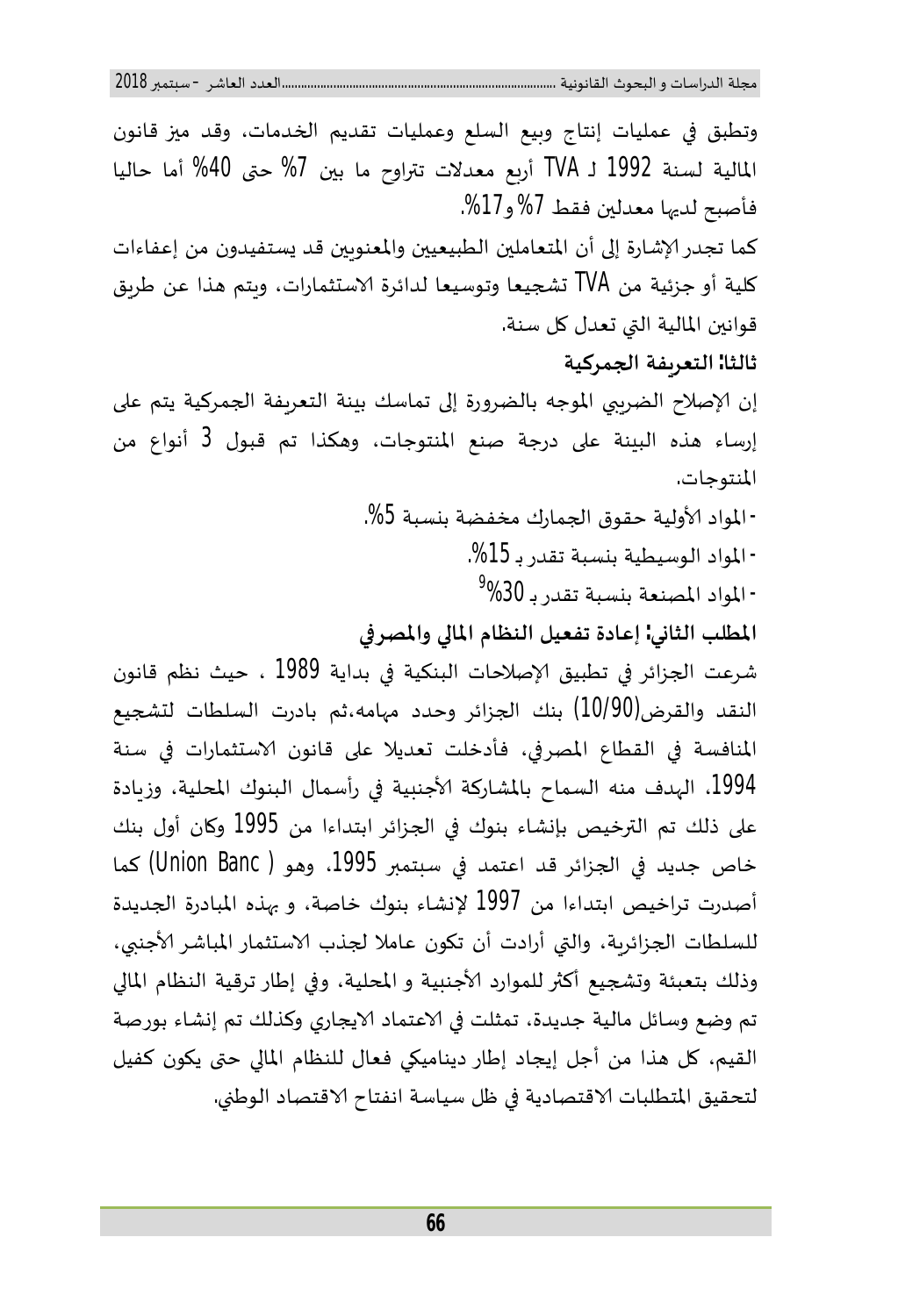**-1 الوسائلࡧالماليةࡧاݍݨديدة:** لقدࢫȖعرضࢫɠلࢫمنࢫقانون النقدࢫوالقرضࢫوكذاࢫالقانونࢫ رقم (26/91) المتضمن المخطط الوطني إلى الاعتماد الايجاري كنموذج للتمويل، إلا أنهما لم يحددا كيفية استخدامه، الأمر الذي جعل المؤسسات العمومية و كذا المتعاملين الاقتصاديين تحجم عن استخدامه، ومع حلول سنة 1996 تم وضع الأمر رقم (09/96) المتعلق بالاعتماد الايجاري، حيث وضع في الإطار التنظيمي و القانوني له ورفع العراقيل المعيقة له.

و بالقراءة الواضحة للأمر رقم (09/96) المتعلق بالاعتماد الايجاري والمؤرخ في 10 جانفي 1996، نجد أنه حدد كل الشروط الكفيلة، وكذا الإجراءات القانونية المعمول بها في هذا المجال و المتعلقة بمدة الإيجار، والشروط الاختياربة الخاصة به، و كذا تحديد حقوق امتيازات كل من المؤجر و المستأجر و ضمانات كل منهما اتجاه الآخر، وكذلك الكيفيات المستخدمة لإبرام عقد الاعتماد الايجاري وفسخه.

لذا فالاعتماد الايجاري يعتبر تقنية فعالة ومؤهلة لتموىل المؤسسات الاقتصادية المستعملة وتسهيل كل العمليات المتعلقة بانجاز واستغلال الاستثمارات التي يقوم بها المتعاملين المحليين والأجانب.

**-2 إɲشاءࡧالبورصة:** باشرتࢫاݍݨزائرࢫࢭʏࢫوضعࢫלطارࢫالقانوɲيࢫوالتنظيܣࢫلسوقࢫכوراقࢫ النقدية من خلال المرسوم التشريعي (10/93) المؤرخ في 23 ماي 1993، والمتعلق ببورصةࢫالقيمࢫالمنقولة.

قرار إنشاء البورصة كان بغرض تحقيق مجموعة من الأهداف من أجل ترقية النظام المالي، وبالتالي إنعاش الاستثمار الأجنبي المباشر،

- من كل ما سبق فإن وجود نظام مالي ومصرفي قادر على حشد و تخصيص الموارد بكفاءة، يعتبر أحد المتطلبات الأساسية لتحقيق معدلات نمو عالية، هذه الأخيرة تعتبر أحد المؤشرات الأساسية في مناخ الاستثمار<sup>10</sup> .

**المطلبࡧالثالث: تبۚܣࡧنظامࡧاقتصادࡧالسوق**

بعد الإصلاحات السابقة التى جسدتها الجزائر فى الميدان العملية في إطار تحقيق الترقية الفعليةللاستثمار الأجنبي المباشر، بادرت بإقرار إصلاحات أخرى فرضتها عليها الهيئات الدولية الكبرىو البنك العالمي، تمثلت في طمس النظام الاشتراكي و تبني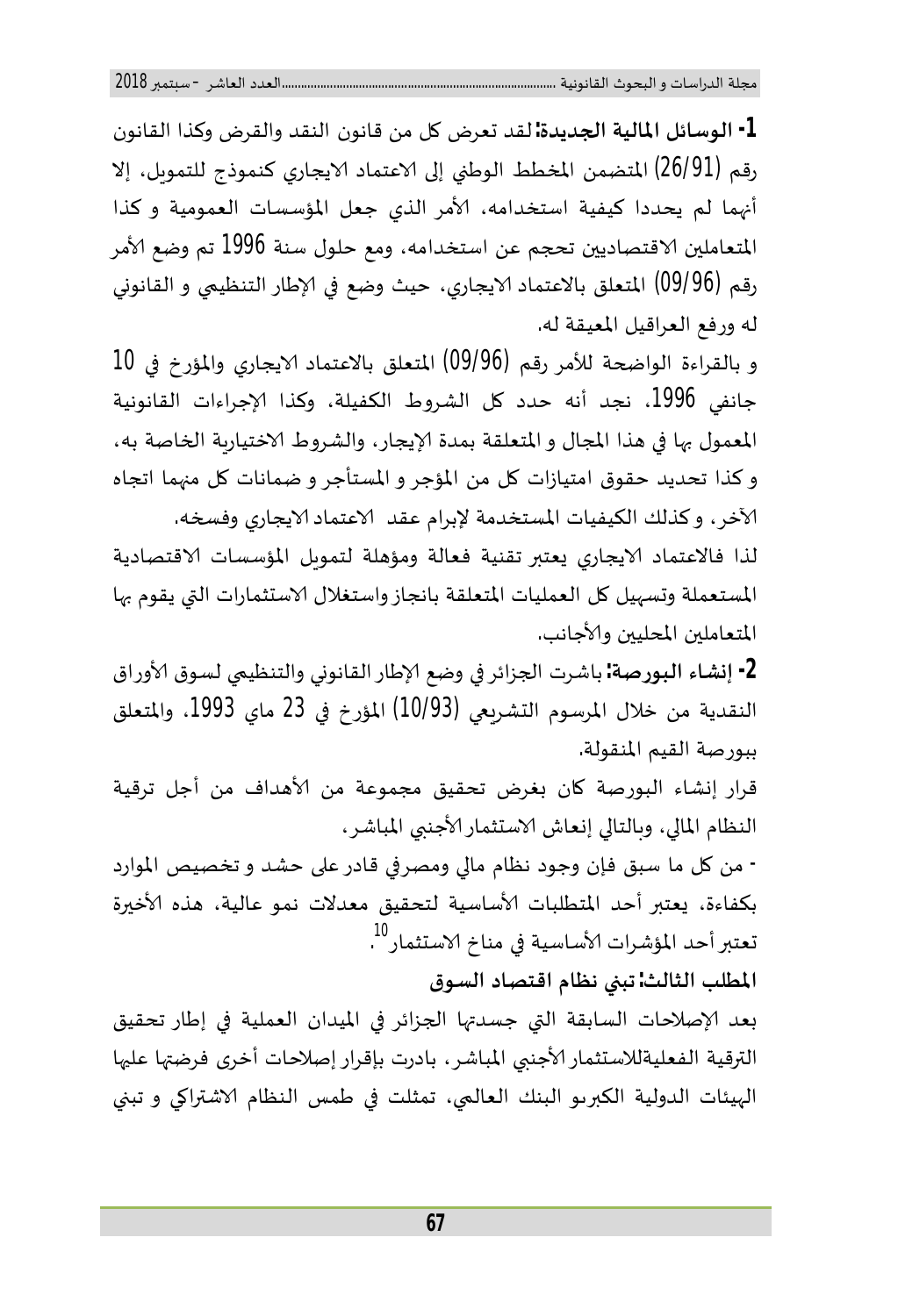نظام اقتصاد السوق، فعملت على خصخصة المؤسسات العمومية و تحرير التجارة الخارجية من أجل تشجيع الاستثمار الأجنبي و تدعيمه و ترقيته. وفي هذا المطلب سنسلط الضوء على هذه التحولات الهامة التي عرفها الاقتصاد الجزائري، مع إبراز و توضيح فعاليتها على مستوى الاستثمار الأجنبي المباشر: 1- إقرار خصخصة المؤسسات العمومية: تعتبرخصخصة المؤسسات العمومية أحد أهم المبادئ الأساسية لنظام اقتصاد السوق الذي فرض نفسه مع مطلع التسعينات ،و بادرت السلطات الجزائربة من خلالالأمر رقم (12/97)المؤرخ في 19 مارس 1997 المعدل والمتمم للأمر رقم (12/95)المؤرخ في 26 أوت 1995، ومن خلال تفحص هاته النصوص التشرىعية نجد أن عمليةالخوصصة المطبقة في الجزائر تمس بصفة مباشرة أو غير مباشرة السلطات العمومية والأشخاص المعنوبين التابعين للقانون العام، وتقومالخوصصة على ما يلي: - التحويل الكلى أو الجزئي لملكية الأصول المادية أو المعنوبة للمؤسسات العمومية. - التحويل الكلى أو الجزئي لرأس مالالمؤسسات العمومية. - تحويل تسييرها بواسطة صيغ تعاقدية محددة بشروط و كيفيات منصوص عليها قانونا، وذلك كله لفائدة الأشخاص سواء طبيعيين أو معنوبين تابعين للقانون الخاص، حسب ماجاء في المادة 01 منه. و فيما يتعلق بكيفية الخوصصة، فتتم بالأشكال التالية: - التنازل عن طريق المزايدة المحدودة أو المفتوحة – التنازل القائم على صيغ السوق المالية - التنازل عن طربق اللجوء إلى التراضي أو التنازل لصالح الأجراء. أما المبادئ التي تقوم عليها الخوصصة فهي: **- التدرج:** وࢫʇعۚܣࢫإعدادࢫبرنامجࢫدوريࢫيحددࢫعڴʄࢫכقلࢫࢭʏࢫɠلࢫسنةࢫقائمةࢫالمؤسساتࢫ الواجب خوصصتها. **- الشفافية:** أيࢫتɢون ࢫالعمليةࢫمحلࢫإشɺارࢫعامࢫوࢫخاضعةࢫݍݨميعࢫכحɢامࢫالقانونيةࢫ والتنظيمية الساربة في هذا المجال. - عدم التفرقة بين الأشخاص الطبيعيين والمعنوبين، محليين أو أجانب، إلى جانب مساهمة الأجراء أيضا.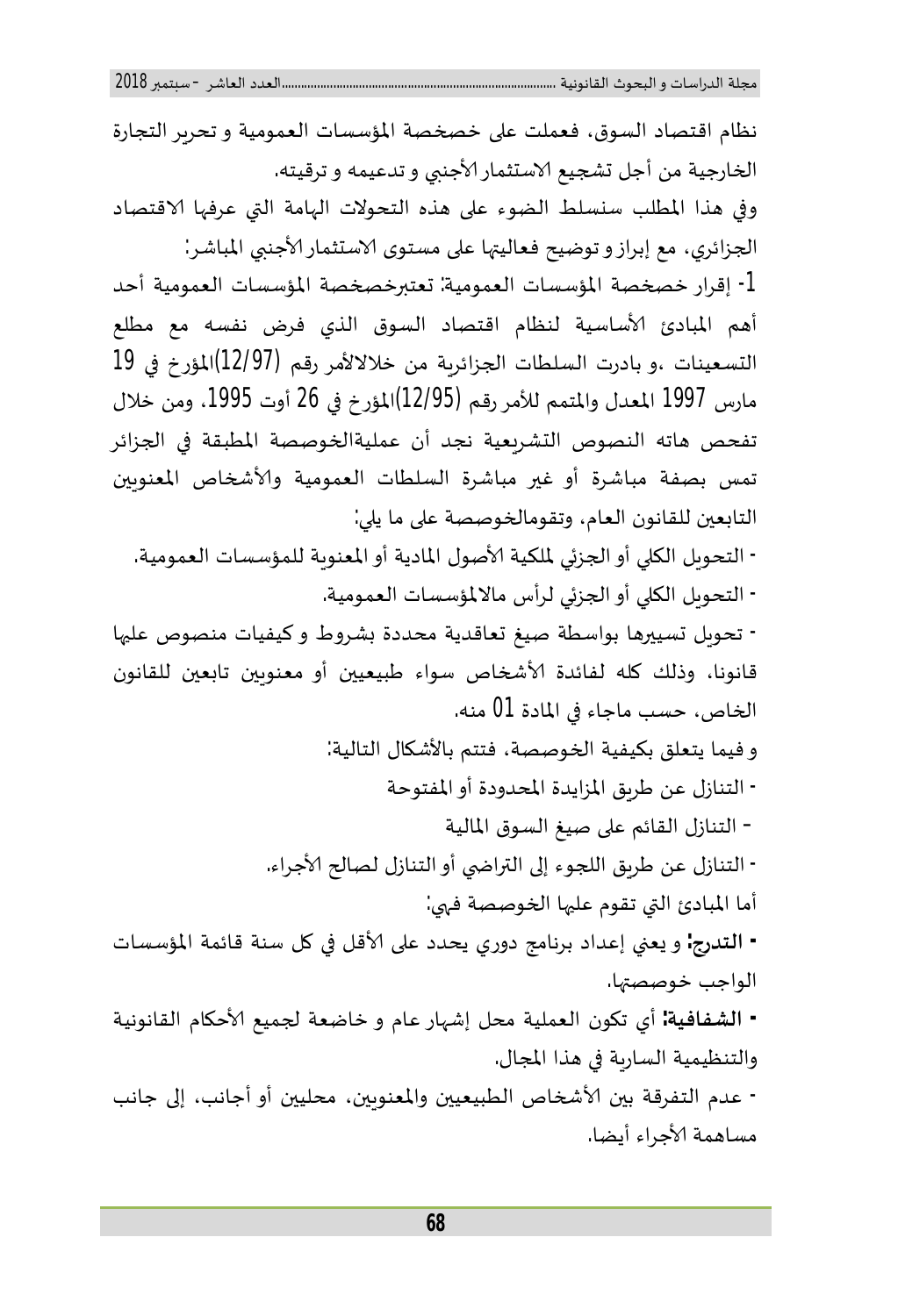ومن أجل تحقيق هاته المبادئ تم إنشاء مجلس الخوصصة في 21 سبتمبر 1996، و الذي انبثقت منه لجنة مكلفة بمراقبة عملية الخوصصة في سنة 1997، إلى جانب إنشاء الشركة القابضة وذلك من أجل أن تتكفل هذه الأخيرة بالحفاظ على أموال الدولة في كل المؤسسات المستثمرة والتابعة لها من جهة، ومن جهة أخرى تمضي عقود نجاعة بالنسبةللمؤسسات العمومية، وعقود مالية مع البنوك والمؤسسات المصرفية<sup>11</sup> .

و بهذا نجد أن تطبيق الخوصصة في الجزائر يمكن اعتباره أمرا دافعا للاستثمار الأجنبيفي الجزائر و ترقيته، وخاصة عندما نجده يمنح المستثمربن الأجانب إمكانية إختراق السوق الجزائرية، إلى جانب استغلال الموارد البشرية و المادية التي يحتاجونها للقيام بالنشاط الاقتصادي.

**-2 تحرʈرࡧالتجارةࡧاݍݵارجيةࡧوࡧטنضمامࡧإڲʄࡧOMC**

إن تلك الإصلاحات التي أقدمت عليها الجزائر و المتعلقة بالتجارة الخارجية ترمي إلى إلغاء الإحتكار التقليدي للتجارة الخارجية من قبل الدولة، و ذلك عن طريق إلغاء الأوامر الإداربة، و إعادة تنظيم الموزعين وتجار الجملة و الوكلاء.

و قد مرت عملية تحربر التجارة الخارجيةفي الجزائر بمراحل تدربجية، من خلال إصدار قانون النقد والقرض، و المتضمن إلغاء البرنامج العام للتجارة الخارجية و الحصص الرسمية للميزانيات بالعملة الصعبة، ليأتي بعده المنشور الوزاري رقم (53-90) و القوانين المطلقة من قبل بنك الجزائر والمتضمنة لمجموعة من الإجراءات القانونية التي يتم العمل بها، وهي:

- تثبيت قائمة المنتجات و التجهيزات التي يسمح التجارة بها لهؤلاء.

- الميزانية الوطنية توجه لاستيراد المنتجات الإستراتيجية.

- تثليت شروط قبول تجار الجملةووكلاء البيع و التوزيع.

و أخيرا إصدار المرسوم التنفيذي رقم (31-37)المؤرخ في 13 /02/ 1991، والمتعلق بشروط التدخل فيما يخص التجارة الخارجية، والتعليمة رقم (91-03) و المتضمنة شروط و قواعد تموىل عمليات الاستيراد، و تمثل هذه المرحلة مرحلةتحرير الفعلى للتجارة الخارجية، حيث تم إقرار الإلغاء الرسمي لاحتكار الدولة للتجارة الداخلية والخارجية، وكذا تحديد صفة تاجر الجملة والذي يقوم بعملية الاستيراد، التصدير،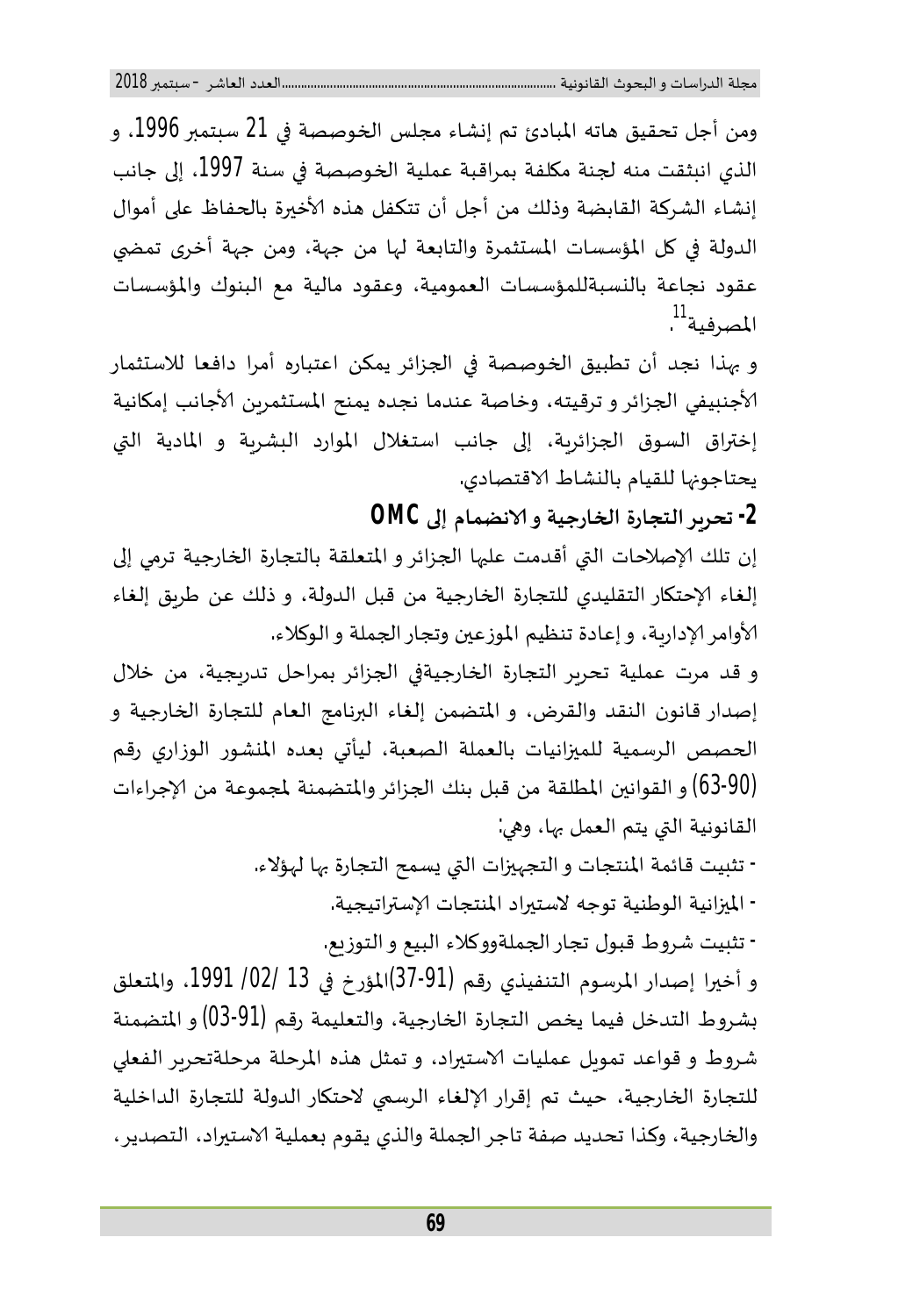والتخزين..... إلى جانب السماح لكل عون اقتصادي بممارسة هذه الوظيفة في إطار التنظيم المعمول به.

و يمكن القول أن الإطار القانوني والتنظيمي لتحرير التجارة الخارجية يمكنه أن يلعب دور بالغ الاهمية في إعادة بعث الاقتصاد الوطني، وكذا ايجاد مناخ ملائم لأجل تشجيع المتعاملين الأجانب.

**\* آفاقࡧانظمامࡧاݍݨزائرࡧإڲʄࡧOMC:** ࢭʏࢫɸذاࢫالصددࢫقامتࢫاݍݨزائرࢫبȘشكيلࢫݍݨنت؈نࢫࢭʏࢫ 1994/11/08 وتتمثلࢫࢭʏ:

**أ/ الݏݨنةࡧالوزارʈةࡧمɢلفةࡧبȘسɺيلࡧالتجارةࡧاݍݵارجية:** تقومࢫبتحديدࢫɠلࢫالقواعدࢫوࢫ الاجراءات المتعلقة بقطاع التجارة الخارجية من أجل ت*س*هيل الانضمام.

**ب/الݏݨنة ࡧالوزارʈة ࡧلتحض؈ف ࡧانضمام ࡧاݍݨزائرࡧإڲʄ ࡧOMC:** مɢلفة ࢫبْڈيئة ࢫכرضيةࢫ المناسبة لإجراء المفاوضات الثنائية أو الدولية ما بين الجزائر و الدول الأعضاء من أجل التباحث في الإجراءات التي يجب على الجزائر القيام بها لتحقيق هذا الغرض.

إن قبول عضوبة الجزائر في OMC كفيل بتدعيم الإرادة فيما يخص التجسيد الفعلى لسياسة الانفتاح من جهة، و من جهة أخرى تدعيم الثقة و تعزيزها في أوساط رجال الأعمال الأجانب، إلى جانب إقرار المنافسة الحقيقية في إطار قوانين السوق الحرة.

- المساواة في التعامل مع كل المستثمربن.

- تغطية عن طربق المعاهدات و الاتفاقيات الدولية و الثنائية، و حماية الا*س*تثمارات. - إمكانية الطعن الإداري.

- إمɢانية ࢫالݏݨوء ࢫإڲʄ ࢫالتحكيم ࢫالدوڲʏ ࢫࢭʏ ࢫحالة ࢫقيام ࢫنزاع ࢫب؈ن ࢫالدولة ࢫاݍݨزائرʈةࢫ والمستثمربن غير المقيمين.

و هكذا مع توجه الجزائر نحو اقتصاد السوق، أصبح المجال مفتوحا أمام المستثمرين الأجانب لتنفيذ مشاعرهم<sup>12</sup> .

**اݍݵــاتمة:**

مما سبق نجد أن الاصلاحات في الاقتصاد الجزائري كانت مبنية أساسا على إتجاهين،أوله تطبيق الخوصصة والشراكة الاجنبية، مع فتح رؤوس الاموال المؤسسات العمومية ومنح الاستقلالية التامة في تسيير تلك المؤسسات واتخاذ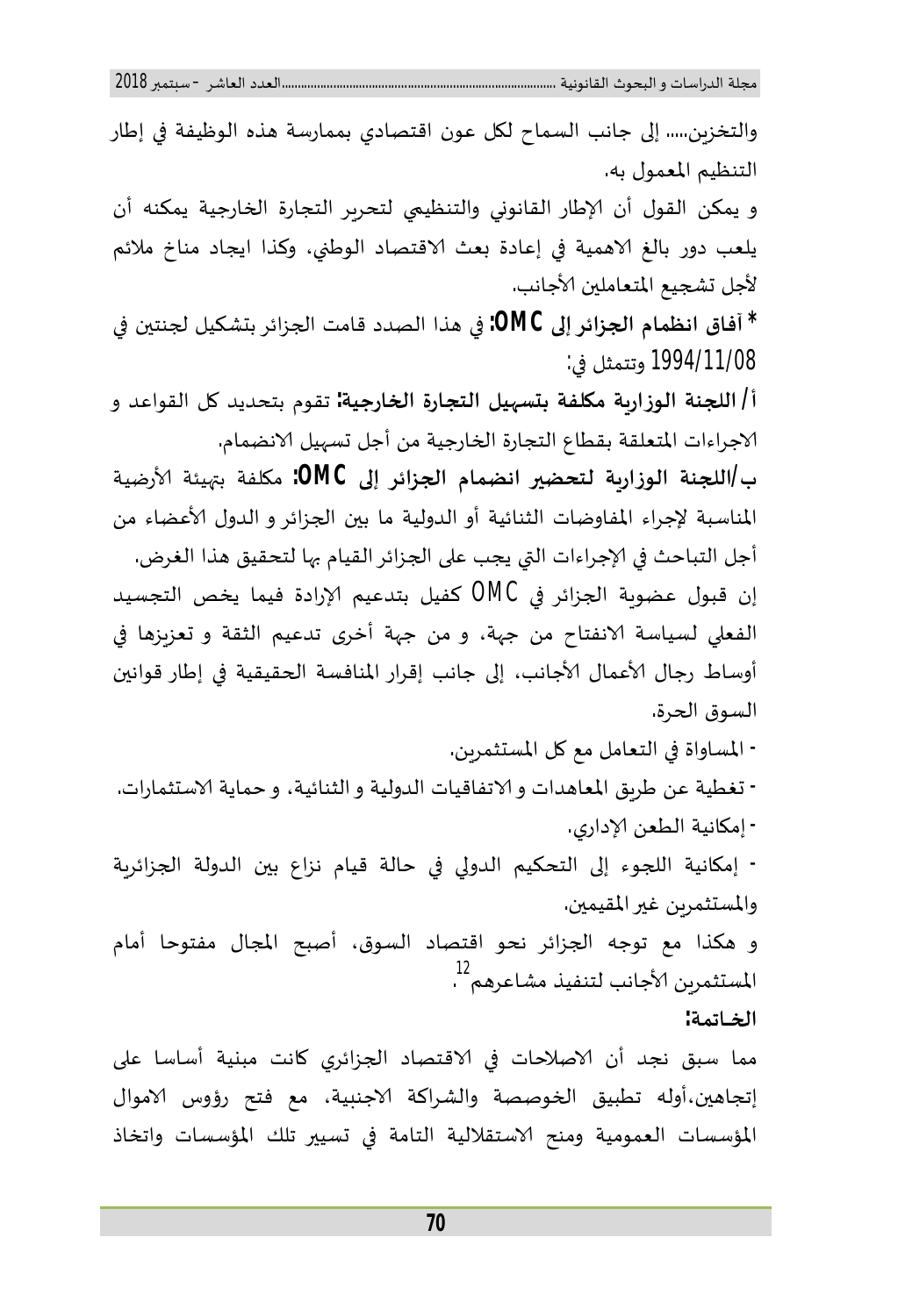القرارات الاداربة و كل هذا جاء بعد التخلي عن الاشتراكية وتفاقم مشكل المديونية التي عرفته الجزائر إبان العشربة السوداء. أما الاتجاه الثاني، فاعتماد الاستثمار الاجنبي المباشر المنتج الذي قام بتعديل السياسات الدول المضيفة نحو الدول المستثمرة ، فكان على المشرع الجزائري ان يسن قوانين تنشا الاستثمار . نستطيع القول في النهاية أن  $_2$ يئة المناخ الاقتصادي في الجزائر خيار نهائي ينعكس بالإيجاب على جذب الاستثمارات الأجنبية المباشرة، خاصة ونحن في عصر العولمة و المنافسة الحادة التي يشهدها الاقتصاد العالمي. ومع ذلك فإن الاستثمار في الجزائر قد خطى خطوة كبيرة خاصة في نظام الاقتصادي الجديد وذلك من عدة قوانين عملت على تشجيع الاستثمار، ولكنه يبقى مرهون بمدىࢫتطبيقࢫɸذهࢫالقوان؈نࢫعڴʄࢫارضࢫالواقع. **قائمةࡧالمراجع:** 

1. أورحمون محمد الطاهر، دليل المعاهدات الجزائربة الدولية، دار القصبة للنشر، الجزائر 2000.

- . عبد الرحمان سري أحمد، الاقتصاديات الدولية، جامعة الاسكندربة، الدار الجامعية مصر،2001.
	- .<br>3. عليوش قربوع كمال، قانون الاستثمارات في الجزائر، ديوان المطبوعات الجامعية،الجزائر، 1999.

4. منور اوسربر،جباية المؤسسات ، الطبعة1، مكتبة الشركة الجزائربة،بودواو،2009.

5. لعشب محفوظ، دراسات في القانون الاقتصادي، ديوان المطبوعات الجامعية، الجزائر 1989. الرسائل الجامعية:

1. خيضر قدور، الاستثمار الأجنبي المباشر في الجزائر بين الإصلاح والواقع، رسالة ماجستير، جامعة الجزائر ،2003.

2. دحماني سامية، واقع وتقييم مناخ الاستثمار الأجنبي المباشر في الجزائر في ظل الإصلاحات الاقتصادية، رسالة ماجستير، جامعة الجزائر ، 2001.

المجـــــــــلات:

1. يوسفي محمد، مضمون وأهداف الأحكام الجديدة في المرسوم التشريعي 93-12 المتعلق بترقية الاستثمارات- مجلة إدارة، العدد2، مجلة المدرسة الوطنية للإدارة، الجزائر 1999. القوانـين والمراسيم:

- \* القانونࢫ(277-63) الصادرࢫࢭʏࢫ1963/07/26 المتضمنࢫقانونࢫטسȘثمار. \* الأمر (21-22) المؤرخ في 1971/04/12 المتضمن الشركات الأجنبية
	- \*القانونࢫ(90-75) المؤرخࢫࢭʏࢫ.1975/12/30

\*مرسومࢫوزاريࢫ(63-90) مؤرخࢫࢭʏࢫ.1990/08/20

\*تعليمة 03-91 مؤرخ في 1991/04/21 المتعلق ببنك الجزائر بشروط تمويل عمليات الاستيراد.